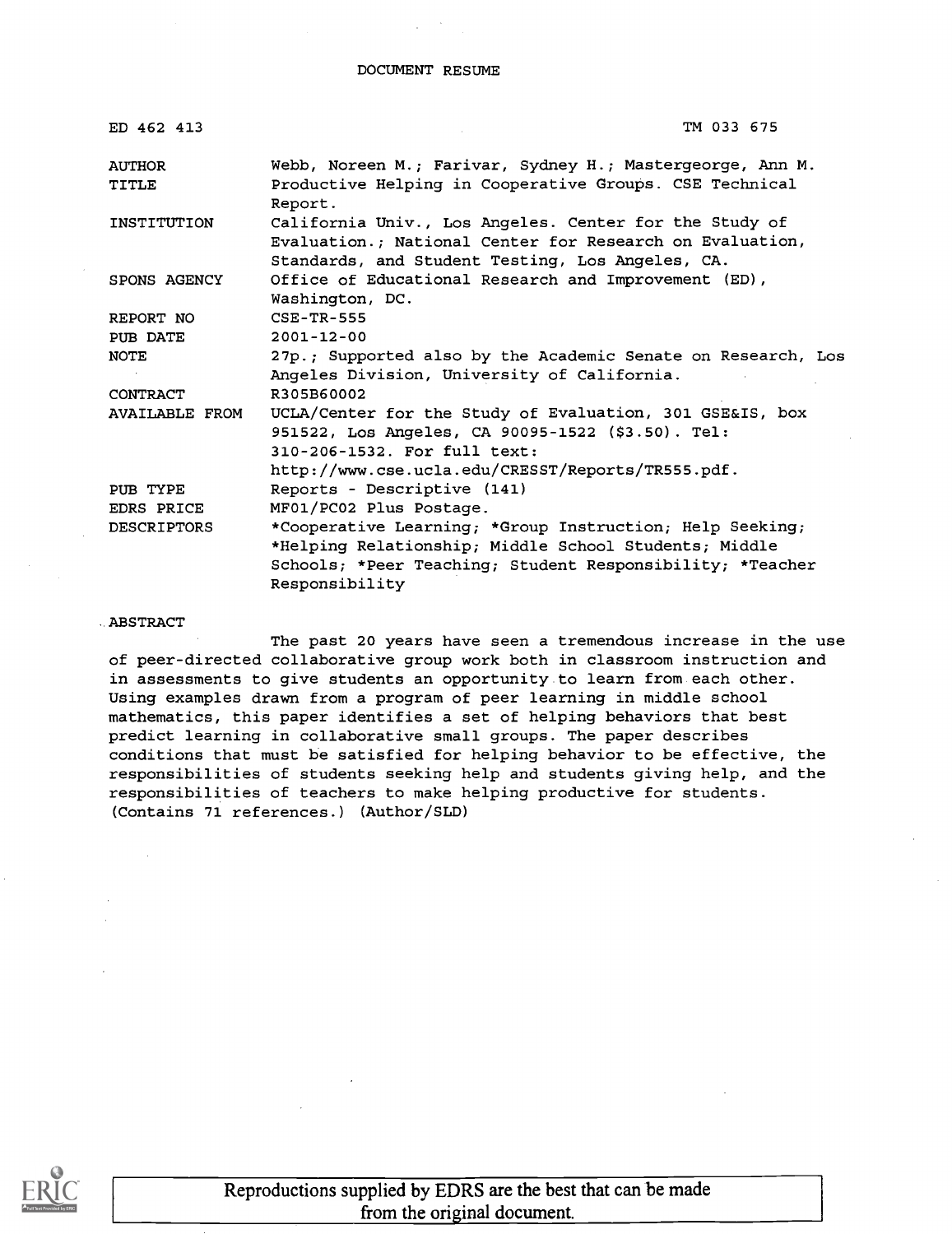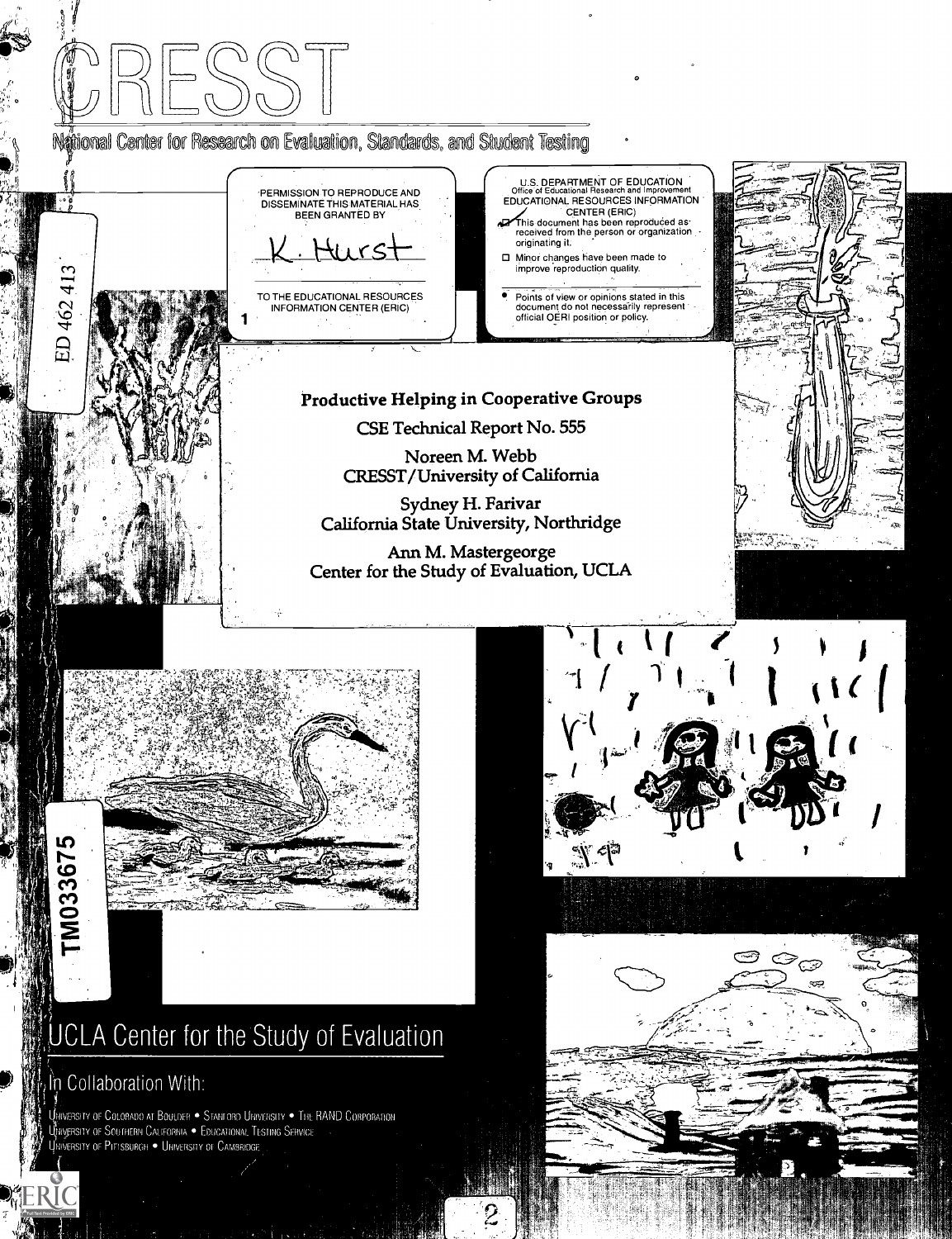## Productive Helping in Cooperative Groups

CSE Technical Report No. 555

Noreen M. Webb CRESST/University of California

Sydney H. Farivar California State University, Northridge

Ann M. Mastergeorge Center for the Study of Evaluation, UCLA

December 2001

I.ILPi Dr ・身行

Center for the Study of Evaluation National Center for Research on Evaluation, Standards, and Student Testing Graduate School of Education & Information Studies University of California, Los Angeles Los Angeles, CA 90095-1522 (310) 206-1532



**11** 

 $\mathcal{S}$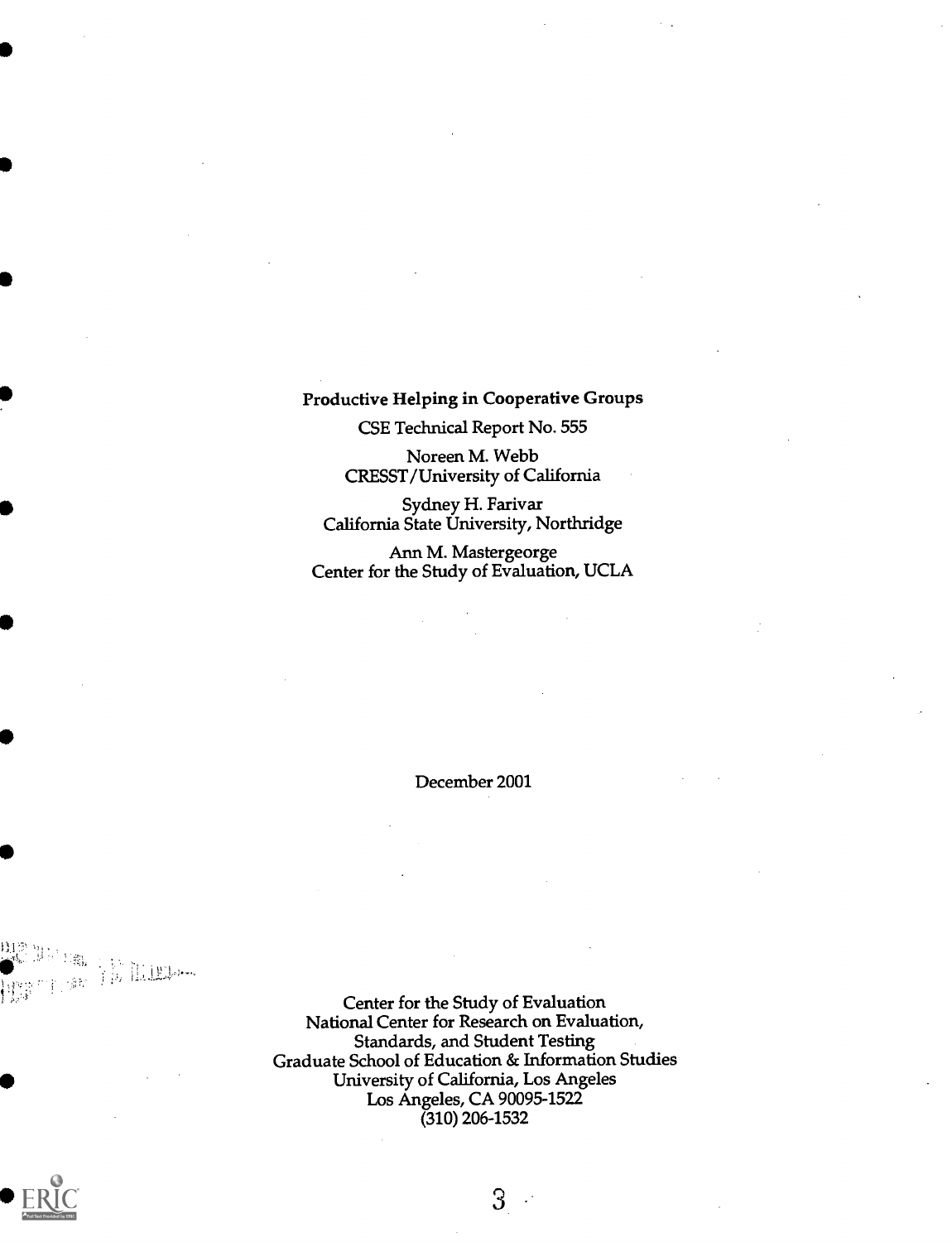Project 1.1. Models-Based Assessment Design: Individual and Group Problem Solving—<br>Collaborative Assessments. Noreen Webb, CRESST/UCLA, Graduate School of Education & Information Studies, Project Director.

Copyright 2001 The Regents of the University of California

The work reported herein was supported in part by the Academic Senate on Research, Los Angeles Division, University of California, and in part under the Educational Research and Development Centers Program, PR/Award Number R305B60002, as administered by the Office of Educational Research and Improvement, U. S. Department of Education.

The findings and opinions expressed in this report do not reflect the positions or policies of the National Institute on Student Achievement, Curriculum, and Assessment, the Office of Educational Research and Improvement, or the U. S. Department of Education; nor do they reflect the opinions of the Academic Senate on Research, Los Angeles Division, University of California.

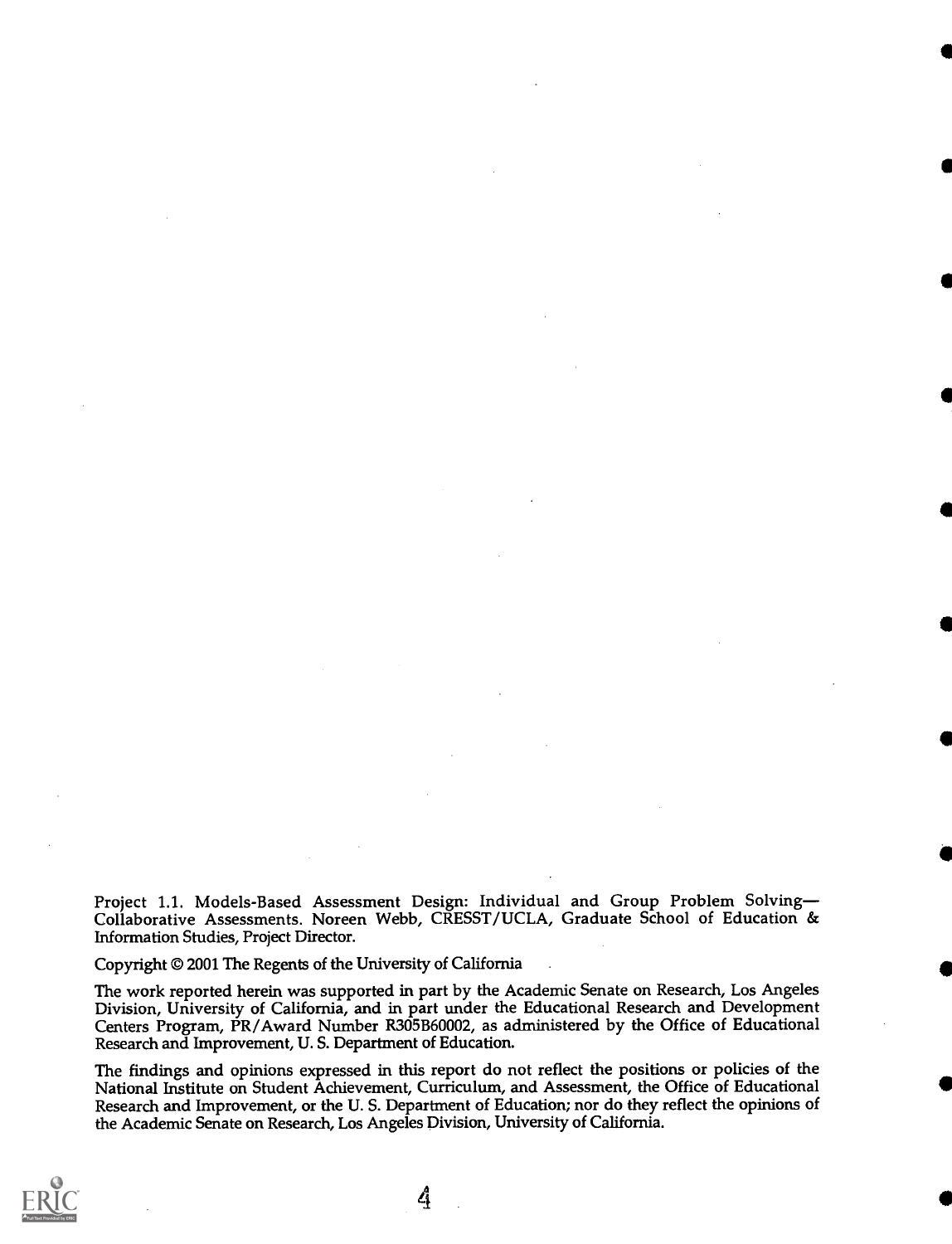### PRODUCTIVE HELPING IN COOPERATIVE GROUPS

Noreen M. Webb CRESST/University of California

Sydney H. Farivar California State University, Northridge

# Ann M. Mastergeorge Center for the Study of Evaluation, UCLA

#### **Abstract**

The past 20 years have seen a tremendous increase in the use of peer-directed collaborative group work both in classroom instruction and in assessments to give students an opportunity to learn from each other. Using examples drawn from a program of peer learning in middle school mathematics, this paper identifies a set of helping behaviors that best predict learning in collaborative small groups. Specifically, this paper describes conditions that must be satisfied for helping behavior to be effective and the responsibilities of students seeking help, students giving help, and teachers to make helping productive for learning.

The past 20 years have seen a tremendous increase in the use of peer-directed small-group work. Not only is group work used widely in classrooms to improve student learning; large-scale assessment programs and small-scale, in-class assessments increasingly use collaborative small-group work in which students work together to solve problems or complete projects (e.g., the California Assessment Program: Awbrey, 1992; Bartlett, 1992; Pandey, 1991; the California Learning Assessment System: Saner, McCaffrey, Stecher, Klein, & Bell, 1994; Connecticut's Common Core of Learning Assessment: Baron, 1994; Connecticut State Board of Education, 1987; Lomask, Baron, Greigh, & Harrison, 1992; and the Oregon State Department of Education: Neuberger, 1993; Shavelson & Baxter, 1992). In addition, emerging state and national standards for assessment often include recommendations for the incorporation of small-group work (e.g., Kansas State Board of Education, 1993; Mathematical Sciences Education Board, National Research Council, 1993).

Although assessment programs build in opportunities for collaborative work most often in science, peer collaboration is also used for reading, writing, and interdisciplinary tasks. Collaborative science assessments usually have small groups



1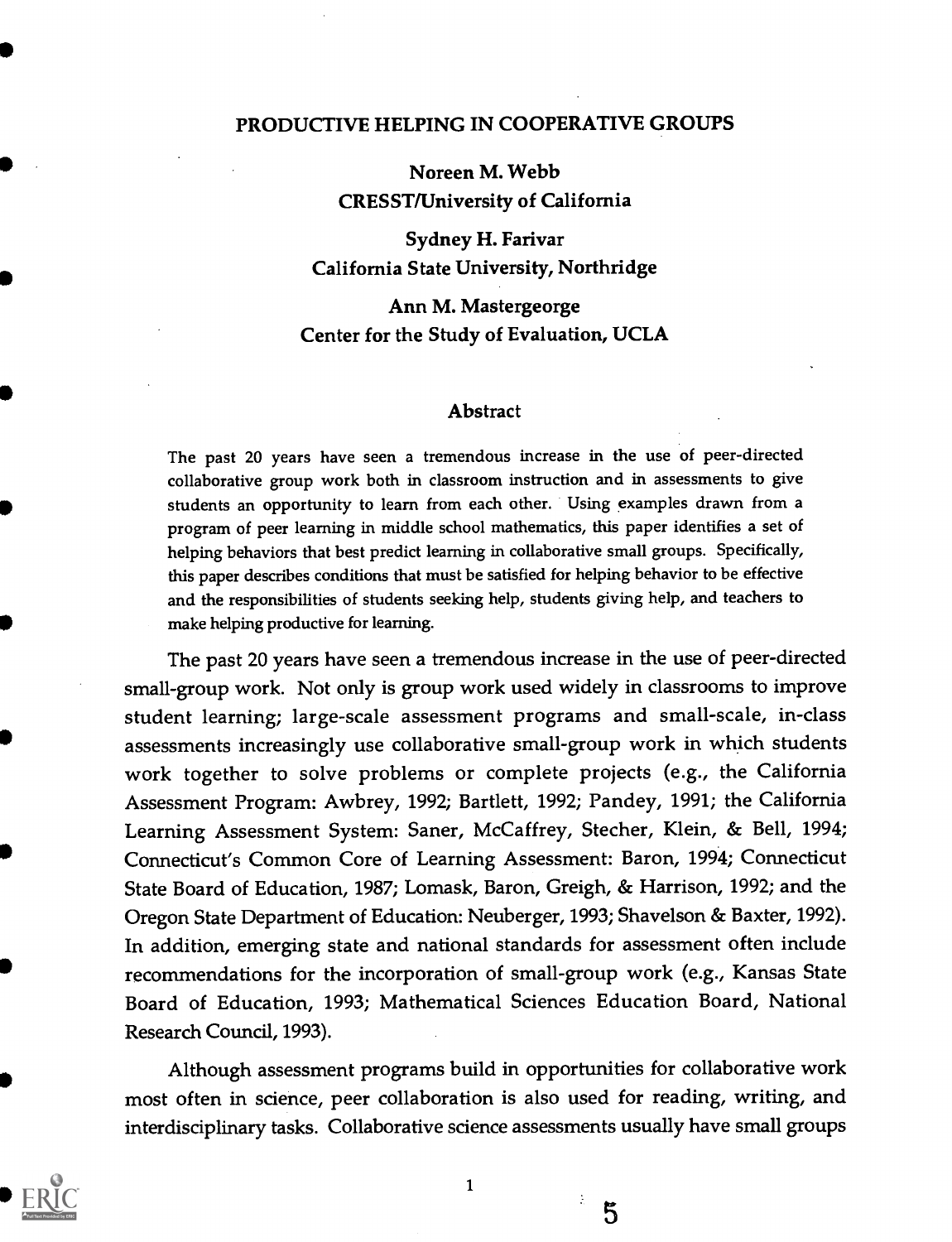design, carry out, interpret, and summarize an experiment or investigation prior to follow-up questions that students answer individually (e.g., Baron, 1994; Maryland State Department of Education, 1994; Saner et al., 1994). The interdisciplinary task on the 10th-grade Connecticut Academic Performance Test (CAPT, Connecticut State Board of Education, 1996) has small groups of students discuss a controversial issue (e.g., funding the development of a space station) prior to reading source materials and writing a persuasive essay supporting their position. In an extended writing task on the Maryland School Performance Assessment Program (MSPAP, Maryland State Department of Education, 1994), students provide feedback about each other's writing (e.g., a speech to persuade citizens in a 1912 town about the pros or cons of child labor) before they write their final drafts. In a social studies and language arts task on the MSPAP, students discuss a topic (e.g., the function of different workers in a community) in small groups in preparation for answering questions individually. A pilot version of the language arts component of the CAPT had students discuss a piece of literature partway through a series of questions that students answered individually (Wise & Behuniak, 1993). The collaborative portions of these assessments provide opportunities for students to learn from each other. Using collaboration in assessments of achievement can increase student performance on the assessments, as well as provide an opportunity for longer term learning, by providing access to a wider range of intellectual resources than would be available during individual testing (Fall, Webb, & Chudowsky, 2000; Neuberger, 1993; Webb, Nemer, Chizhik, & Sugrue, 1998).

Students can learn from each other in many ways—for example, by giving and receiving help, by recognizing and resolving contradictions between their own and other students' perspectives, and by internalizing problem-solving processes and strategies that emerge during group work (Bearison, Magzamen, & Filardo, 1986; Brown & Palincsar, 1989; Webb & Palincsar, 1996). This paper focuses on the mechanism of helping behavior, specifically the exchange of explanations about the content being learned. We describe several conditions that must be satisfied for help to be effective, and we describe the responsibilities of the help-seeker, the help-giver, and the teacher to make helping productive for learning. These findings have important implications for collaborative work among students, whether the context is regular dassroom instruction or assessment of achievement.

Our examples are drawn from a study of a semester-long program of peer learning in middle school mathematics classrooms (Mastergeorge, Webb, Roc, &



2

 $6\overline{6}$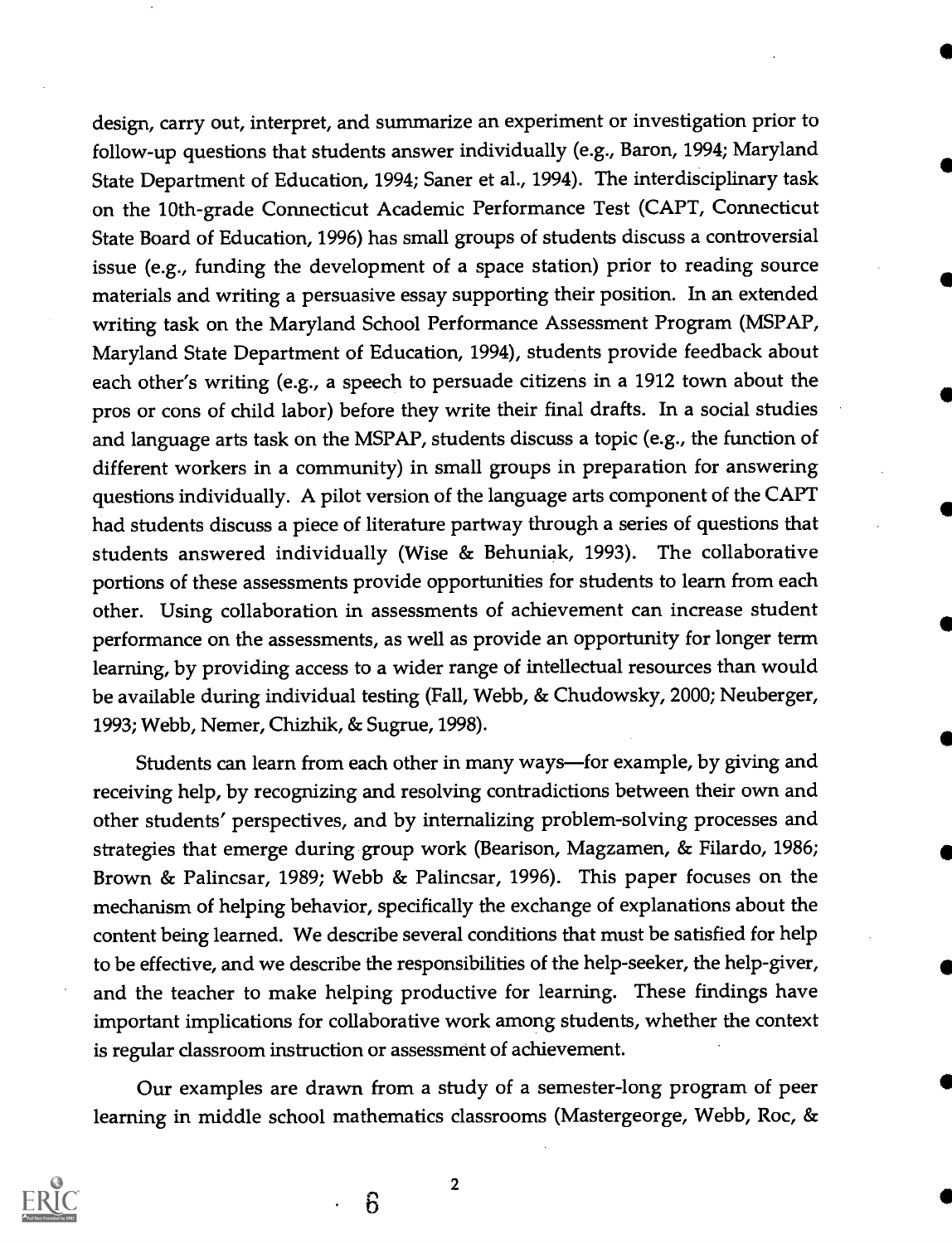Baure, 2000; Webb & Farivar, 1999;). The cooperative learning program was conducted in six 7th-grade classes for three 4-week phases spread out over the course of the semester, with each unit corresponding to a curriculum unit (decimals, fractions, percents). Prior to each phase, classes participated in activities designed to help students work effectively in small groups. Although students were given instruction and practice in developing communications and helping skills, their group work was fairly unstructured. At the beginning of each class period, the teacher introduced the whole class to the day's material and solved a few example problems with the class. The teacher then assigned problems for students to solve in small, heterogeneous groups. Students were reminded to work together and help each other, to make sure that they agreed on their answers, and to consult each other before asking the teacher for help. Groups were tape recorded as they worked and were tested on the material (with individual tests) several weeks later.

#### Conditions for Effective Helping

When and how exchanging help promotes learning is not fully understood. From a theoretical perspective, both the help-giver and the help-receiver stand to benefit from elaborated help.(e.g., explanations). Formulating explanations (e.g., stepby-step descriptions of how to solve problems) encourages explainers to clarify and reorganize the material in their own minds to make it understandable to others (Bargh & Schul, 1980) and, in the process, should help them develop new perspectives, and recognize and fill in gaps in their understanding. Receiving explanations can help receivers fill in gaps in their understanding, correct misconceptions, and strengthen connections between new information and previous learning (Mayer, 1984; Wittrock, 1990). Peers may be more effective explainers than adults because peers share a similar language and can translate difficult vocabulary and expressions into language that fellow students can understand (Noddings, 1985). Giving and receiving non-elaborated help (e.g., only the final answer), on the other hand, is expected to have fewer benefits because it may not involve cognitive restructuring or darifying on the part of the help-giver, and probably will not enable help-receivers to correct their misconceptions or lack of understanding.

 $\bullet$   $\bullet$   $\bullet$ While previous research has found that *giving* explanations is usually positively related to achievement, the results from empirical research on the relationship between *receiving* explanations and learning are inconsistent and weak (Webb & Palincsar, 1996). Receiving a response that has no elaboration is usually



 $\bullet$  and  $\bullet$ 

 $\bullet$  and  $\bullet$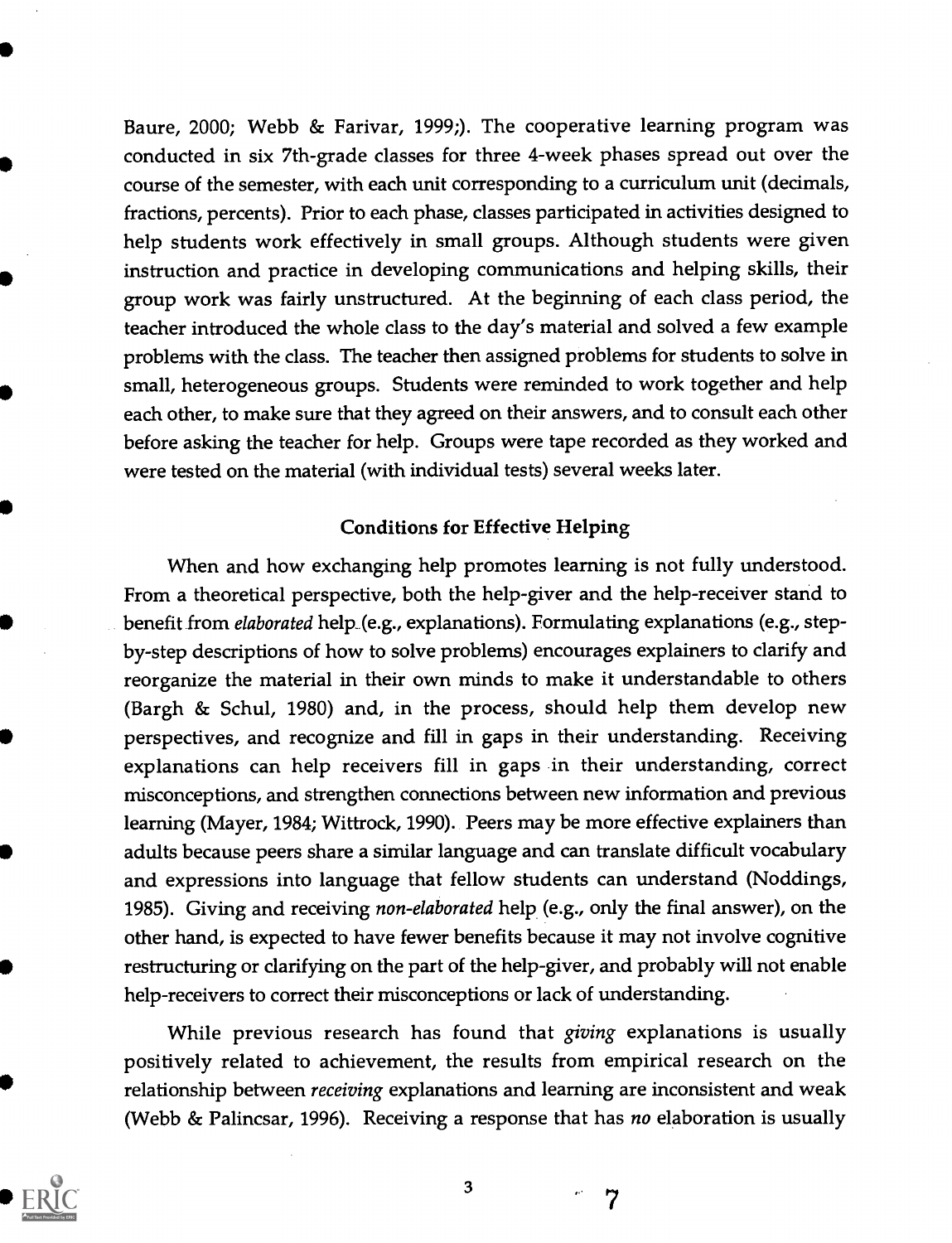negatively related to achievement, but receiving elaborated explanations does not often seem to benefit the receiver (Webb, 1989).

The missing link may be that additional conditions must be satisfied for help received to be effective. First, explanations themselves must satisfy four conditions. They must be (a) relevant to the target student's need for help, (b) timely, (c) correct, and (d) sufficiently elaborated to enable the target student to correct his or her misconception or lack of understanding (i.e., detailed explanations, not just the answer). In our study, the help that students gave each other varied a great deal in terms of detail, ranging from detailed explanations with the numbers verbally labeled to no detail at all. Table 1 gives a continuum of detail with examples from one of the topics discussed in groups. Students were asked to solve problems such as "Find the cost of a 30-minute telephone call to prefix 771 where the first minute costs \$0.22 and each additional minute costs \$0.13." The level of help received was significantly related to learning outcomes: Among students who demonstrated misconceptions during group work, the more frequently students received help at the highest levels (verbally labeled explanation or numerical rule), the more likely they were to solve problems correctly on the posttest.

Second, three other conditions for learning concern how the student receiving an explanation responds after receiving help: (a) The target student must

| Continuum of Levels of Detail in Help Received |                                                                                                                                                                |  |
|------------------------------------------------|----------------------------------------------------------------------------------------------------------------------------------------------------------------|--|
| Level                                          | Description and example                                                                                                                                        |  |
| Highest                                        |                                                                                                                                                                |  |
| 6                                              | Verbally labeled explanation of how to solve part or all of the<br>problem ("Multiply 13 cents by 29, because 29 minutes are left after<br>the first minute.") |  |
| 5                                              | Numerical rule with no verbal labels for the numbers ("This is 30, so<br>you minus $1.'$ )                                                                     |  |
| 4                                              | Numerical expression or equation ("13 times 29.")                                                                                                              |  |
| 3                                              | Numbers to write or copy ("Put 13 on top, 29 on the bottom. Then<br>you times it.")                                                                            |  |
| 2                                              | Answer to part or all of the problem ("I got \$3.77.")                                                                                                         |  |
| 1                                              | Non-content or non-informational response ("Just do it the way she<br>said.")                                                                                  |  |
| 0                                              | No response                                                                                                                                                    |  |
| Lowest                                         |                                                                                                                                                                |  |

 $\blacksquare$ 

411

Note. Adapted from Webb, Troper, & Fall, 1995, p. 411.

Table 1



8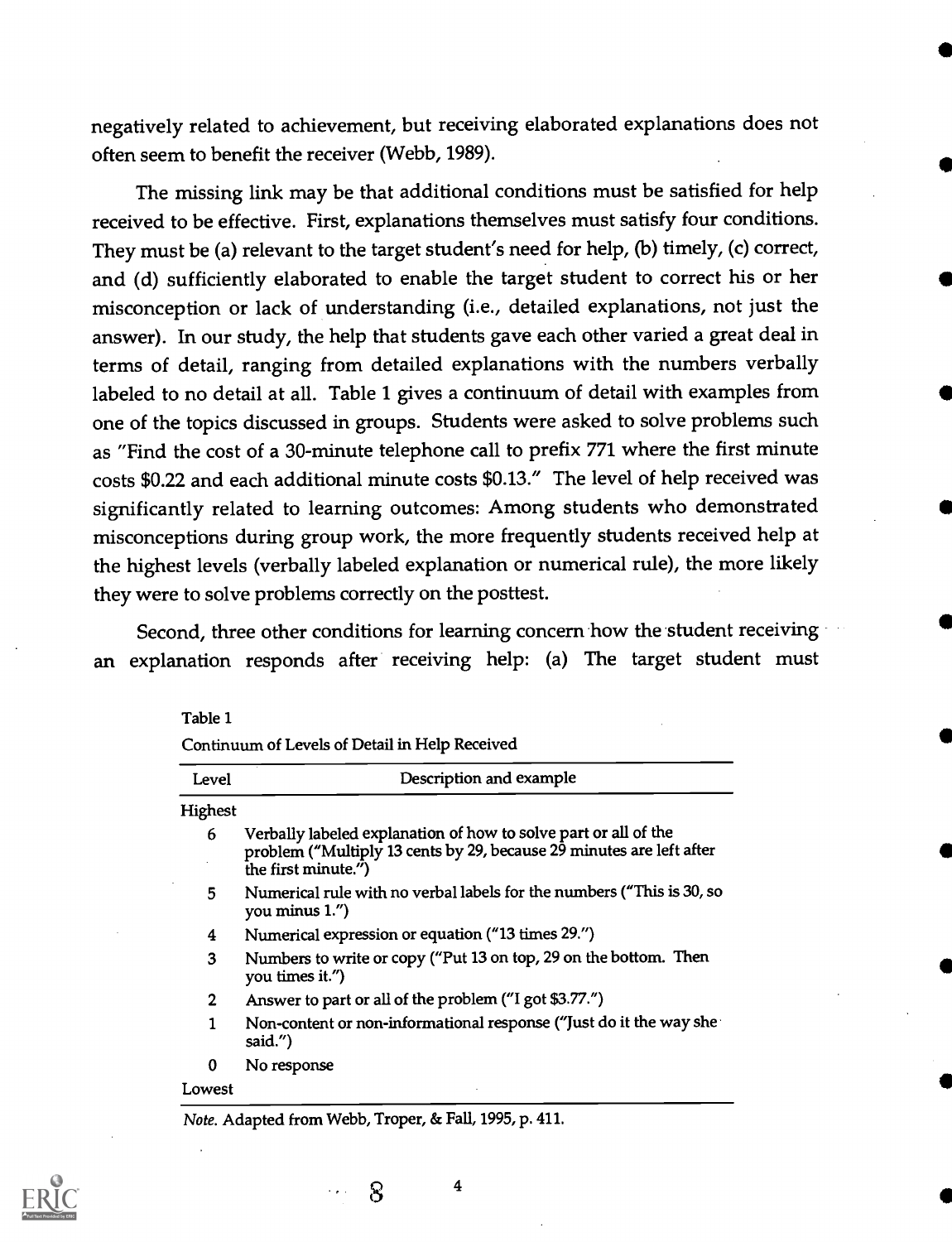understand the explanation, (b) the target student must have an opportunity to use the explanation to solve the problem or carry out the task for herself or himself, and (c) the target student must use the opportunity for practice by attempting to apply the explanation received to the problem at hand. In our study, students varied greatly in how actively they responded to the help they received. Table 2 gives a continuum of responses to help received, ranging from explaining or reworking the problem to giving no response. Students' level of responsiveness to help they received was significantly related to their learning outcomes. Among students who demonstrated difficulty initially, those who showed one or more instances of reworking or explaining how to solve the problem after they received help were much more likely to solve this type of problem correctly on the posttest than students who never responded at the highest level.

Applying explanations received may benefit the learner in several ways. First, while using the explanation to try to solve the problem, students may generate selfexplanations that help them internalize principles and construct specific inference rules for solving the problem (Chi & Bassock, 1989; Chi, Bassock, Lewis, Reimann, & Glaser, 1989). Second, attempting to solve problems may help students monitor

Table 2

Continuum of Levels of Responses to Help Received

| Level   | Description and example                                                                                                                                                                                                                      |
|---------|----------------------------------------------------------------------------------------------------------------------------------------------------------------------------------------------------------------------------------------------|
| Highest |                                                                                                                                                                                                                                              |
| 6       | Explains or reworks problem and produces correct answer ("One<br>minute costs 22 cents. This is the first minute. Then there is 29 more<br>minutes. So we have to find out how much that is. So then you<br>times 29 times 13. That's 377.") |
| 5       | Applies another student's numerical rule and completes the<br>problem ("So, on the first one, I need to minus 1? So, 30 minus 1 is<br>29.'')                                                                                                 |
| 4       | Finishes another student's calculations (Student 1: "Then you times<br>it 29 times 13." Student 2: "OK, that's 370 377.")                                                                                                                    |
| 3       | Copies numbers or writes down numbers that are dictated (Student<br>1: "It's 30 minutes so you times 13 times 29. And then you get 377,<br>right?" Student 2: "Wait up. 13 times 29? Gives what?")                                           |
| 2       | Acknowledges help received ("OK, OK, I got it.")                                                                                                                                                                                             |
| 1       | Non-content or non-informational response. ("Oh.")                                                                                                                                                                                           |
| 0       | No response (Says and does nothing.)                                                                                                                                                                                                         |
| Lowest  |                                                                                                                                                                                                                                              |

Note. Adapted from Webb, Troper, & Fall, 1995, p. 412.



5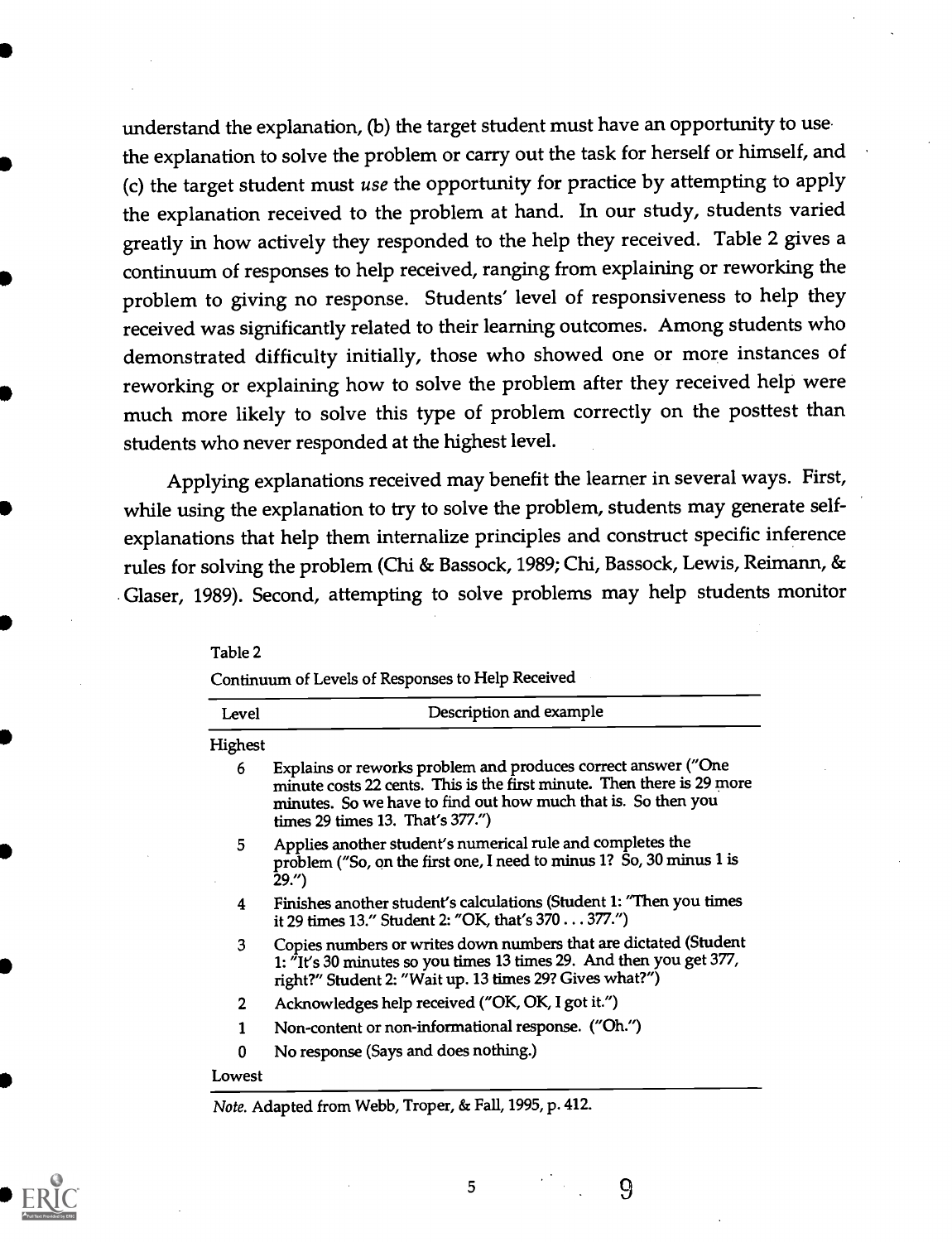their own understanding and help them become aware of misunderstandings or lack of understanding (Chi & Bassock, 1989); otherwise they may falsely assume that they know how to solve the problems. Furthermore, observing other students solve problems correctly may also give students a false sense of competence (see Nelson-Le Gall, 1992). Third, attempting to solve problems may help make the group aware of a student's misunderstandings or lack of understanding. Otherwise, the group may rely on students' own admissions of whether they understand (e.g., "I get it"), which may not always be accurate (Shavelson, Webb, Stasz, & McArthur, 1988).

Not only were receiving high-level help and actively applying the help received important predictors of achievement scores in their own right, but they seem to work together in a two-stage process that is highly predictive of learning outcomes:

> Level of help  $\rule{1em}{0.15mm}$  Level of response to help received help received > Achievement

First, the level of help received predicts how actively a student will respond to the help received. In our study, students who received high-level help (explanations or complete numerical rules) were more likely than students who received only numerical equations, numbers, or answers to rework the problem without assistance from other students. Second, as described above, using the help received to solve the problems strongly predicts posttest scores. Taken together, receiving high-level help increases the chances of a student to be able to use the help received, and using the help received increases the chances of learning how to solve the problems.

The failure of students to apply the help they receive may be one reason why previous research has often found that receiving help, even elaborated explanations, is not related to achievement. To benefit from receiving help, the learner must be an active participant in the learning process.

# Responsibilities of the Help-Seeker and Help-Giver to Bring About Elaborated Explanations

To bring about elaborated explanations instead of numbers and answers, all students in the group have certain responsibilities.

6

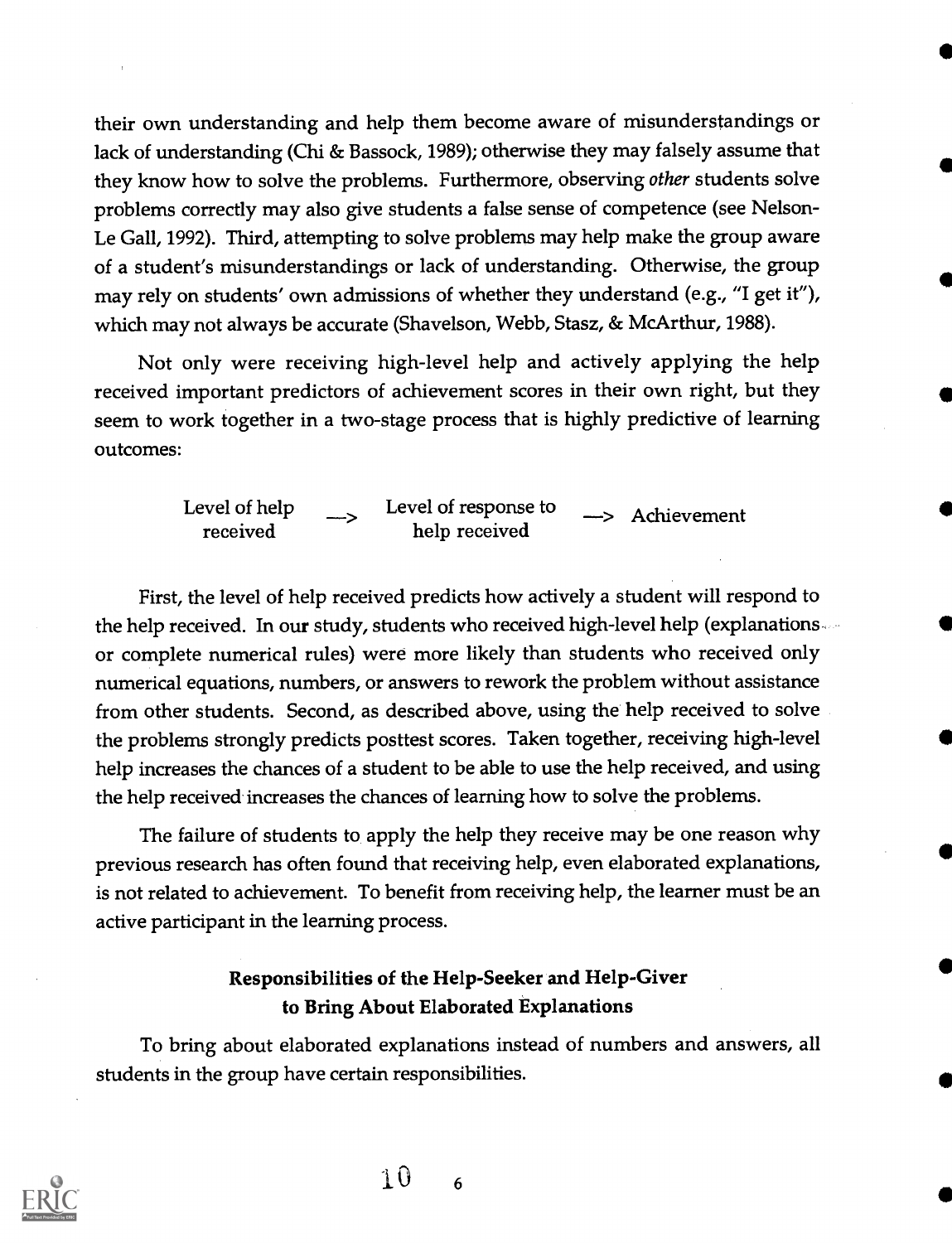### Responsibilities of the Help-Seeker

To maximize the chance of receiving elaborated help, a student who is confused must express a need for help that clearly conveys his or her area of difficulty, misunderstanding, or lack of understanding. In order to do this, the target student must carry out the steps in Nelson-Le Gall's (1981, 1985; Nelson-Le Gall, Gumerman, & Scott-Jones, 1983) comprehensive, five-step model of children's help-seeking. The target student must be aware that he or she needs help, be willing to seek help, identify someone who can provide help, use effective strategies to elicit help (e.g., ask explicit, precise, and direct questions), and be willing to reassess his or her strategies for obtaining help.

Our observations of students working in groups showed considerable variation in students' willingness to seek help—and in their persistence in asking for help, and in the nature of their requests for help (Mastergeorge et al., 2000). Some students admitted that they did not understand how to solve the problems ("I don't know how to do these myself"), but they did not ask questions, and other students in the group did not respond to their admissions of confusion. Other students demanded answers instead of assistance designed to help themlearn how to solve the problems ("You have to tell me the answer"). Some students did seek help initially but, when they did not receive adequate explanations, were not persistent in asking for help. Instead, they gave up trying to understand how to solve the problem and resorted to copying others' work. Only a minority of students persisted in asking for help until they received explanations that they could understand and that helped them figure out how to solve the problems. Nearly all of the students who persisted in seeking help until they received help that they understood learned how to solve the problems; few of the remaining students learned how to solve them.

In addition to persistence, the kind of question that students asked played a role in the level of help received. Specific questions ("Why is it 29?") and specific errors ("30\*\$0.13" instead of "29\*\$0.13") were much more likely than general questions ("How do you do it?") or general statements of confusion ("I don't get it") to elicit high-level help. These findings are consistent with previous research showing that requests for help that are explicit, precise, and direct are more likely to elicit explanations than vague and indirect questions (Peterson, Wilkinson, Spinelli, & Swing, 1984; Webb & Kenderski, 1984; Wilkinson, 1985; Wilkinson & Calculator, 1982a, 1982b; Wilkinson & Spinelli, 1983). Groups may not know how to provide explanations in response to general questions, especially when there is no clue given



11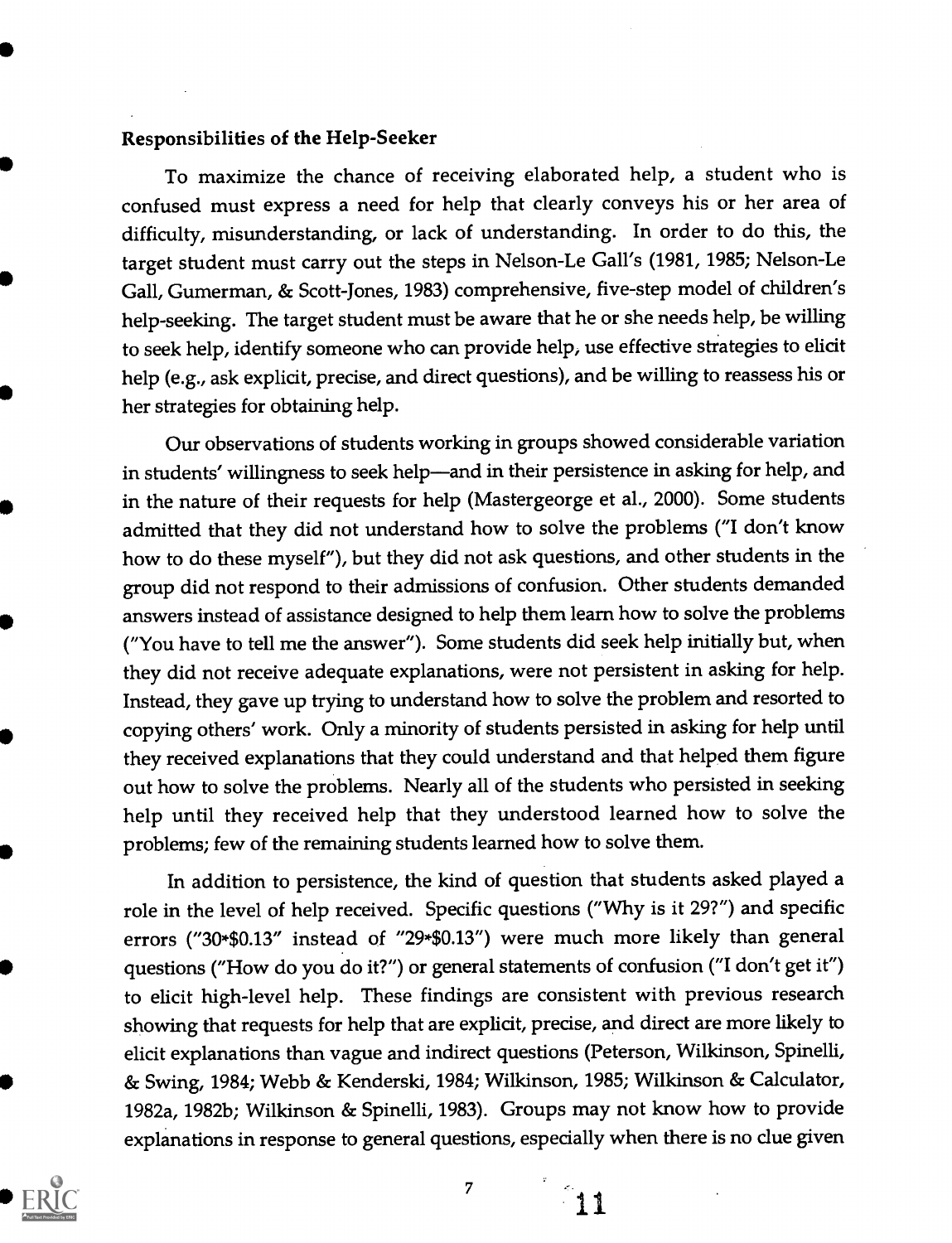about the help-seeker's area of confusion. Groups may also believe that students asking general questions are too confused to be able to understand how to solve the problems, and that the most efficient response is to provide numerical procedures and answers (e.g., giving the expression 29\*0.13 instead of explaining where the 29 comes from). Alternatively, groups may interpret asking general questions as a signal that the help-seeker wants only the answer, not to understand how to solve the problem, and is depending on others to do the work.

When a student asks specific questions or makes specific errors, on the other hand, it is much easier for the group to identify the student's misconception (e.g., that a student does not recognize that the first minute and later minutes in a phone call have different costs) and to formulate an explanation accordingly. Specific questions and errors also provide a signal to the group that a student is motivated to learn how to solve the problem, already has some level of understanding, and, consequently, would benefit from receiving explanations.

A final responsibility of help-seekers concerns their socio-emotional behavior, specifically taking care not to alienate potential help-givers. Some students that we observed were so disruptive, aggressive, or unpleasant to other group members (e.g., interrupting, distracting, insulting, or ridiculing others) that the group would not help them even when they asked for help.

## Responsibilities of the Help-Giver

All members of the group are potential help-givers. To provide elaborated explanations requires both a willingness and an ability to do so. Willingness to give elaborated help depends partly on group norms supporting working together and helping others, and a focus on understanding and learning. An analysis of students' verbal references to norms and acceptable behavior while working together showed that groups had different perceptions about their responsibilities (Webb & Farivar, 1999). Some groups emphasized the importance of working together (e.g., "We are all supposed to do these together" or "You're supposed to be working with the group"), whereas others emphasized individual work ("You guys do your own. I'm gonna redo it" or "I like to do them on my own"). Some groups were clearly willing to provide help ("Look, if you don't know how to do it, then I'll help you" or "You need help?"), whereas others were not ("Don't ask me how to do it").

Importantly, some groups explicitly recognized the importance of explaining and understanding ("I'm just explaining to her how to do the work. See? Now I

8

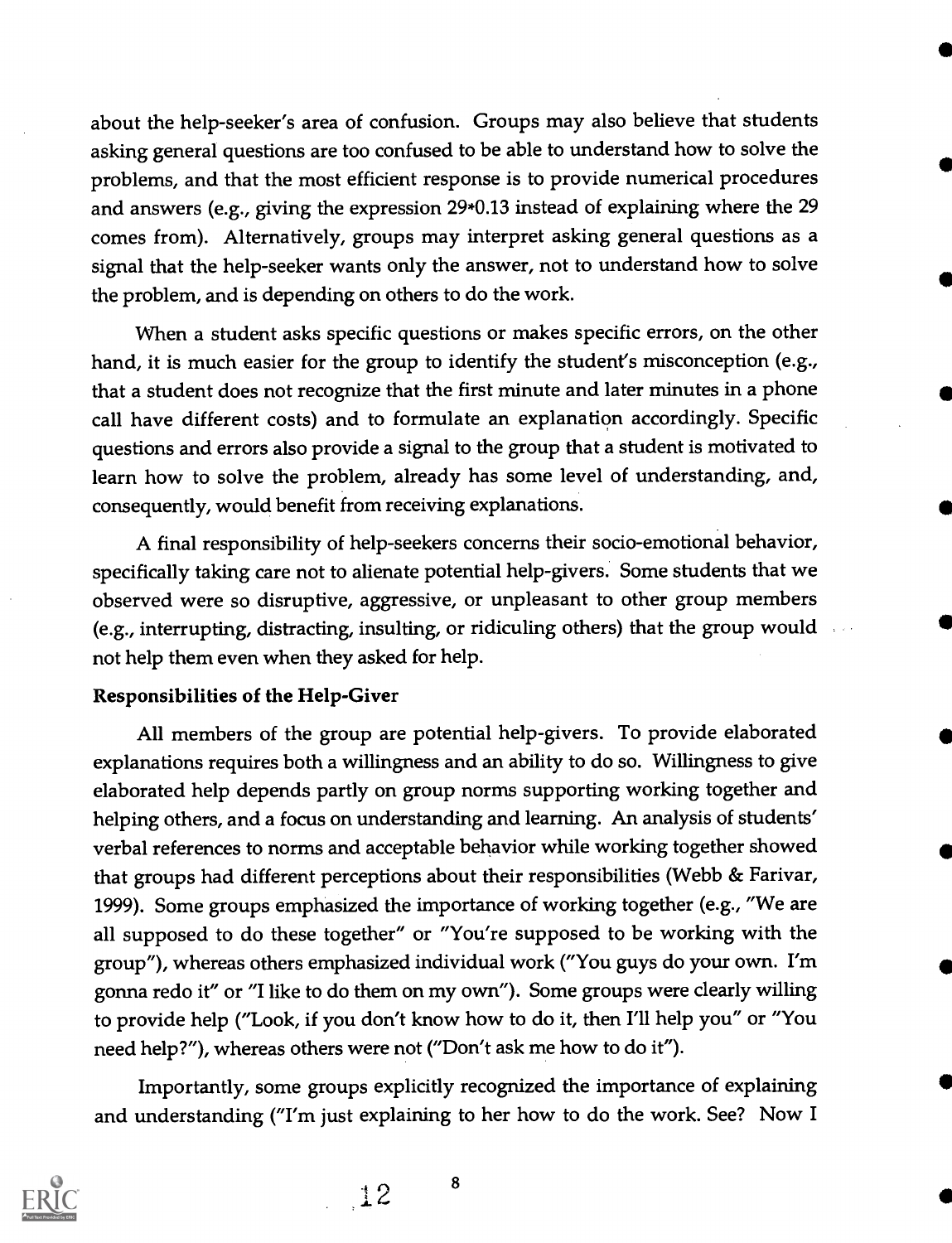can't reach over to just tell her how to do it" or "I can't tell you just the answer") while others dismissed explaining and understanding ("You don't understand it? You should just copy it") or justified copying as instances of "sharing ideas" ("You can copy my paper when I finish. . . . It says right there to share answers. . . . Look at the bottom [of the list on the board] before 'understanding.' Share ideas, information. We're sharing"). Perceptions about group norms corresponded to differences in the level of help given. Groups emphasizing the importance of working together, helping each other, explaining, and understanding were more likely to give high-level help than were other groups.

Not only must students be willing to give elaborated help, they must be able to clearly articulate explanations that are meaningful to the help-receiver. Giving elaborated help requires comprehension of the material, understanding of the difference between explanations and less detailed kinds of help, and an ability to express explanations clearly. In our study, students usually gave help consisting of numerical procedures or rules without verbal labeling of the numbers, as in the following example:

| Student 3: 13 times 30? |                                                                             |
|-------------------------|-----------------------------------------------------------------------------|
| Student 1:              | No. 29.                                                                     |
| Student 3:              | How could it be 29?                                                         |
|                         | Student 1: Because you have to take away 1.                                 |
|                         | Student 3: How do you get that?                                             |
| Student 1:              | Look. This is what you do. OK. It's 30, right? You take<br>away 1, it's 29. |

Students may give non-elaborated help because they do not realize that it is necessary to label numbers (e.g., 30 refers to the total number of minutes in the call; 1 refers to the first minute; 29 refers to the number of additional minutes in the call after the first minute) or explain the conceptual basis for numerical rules ("take away 1" refers to subtracting the first minute from the total number of minutes because the first and remaining minutes have different costs), or they may not possess the understanding themselves. Making students aware of the importance of verbally labeling numbers may help them formulate more effective explanations.

Groups must also be willing to continue giving help until the learner understands. Our analyses of the frequency of help-giving showed a sharp drop-off in the level of elaboration of explanations over time. Even when groups gave

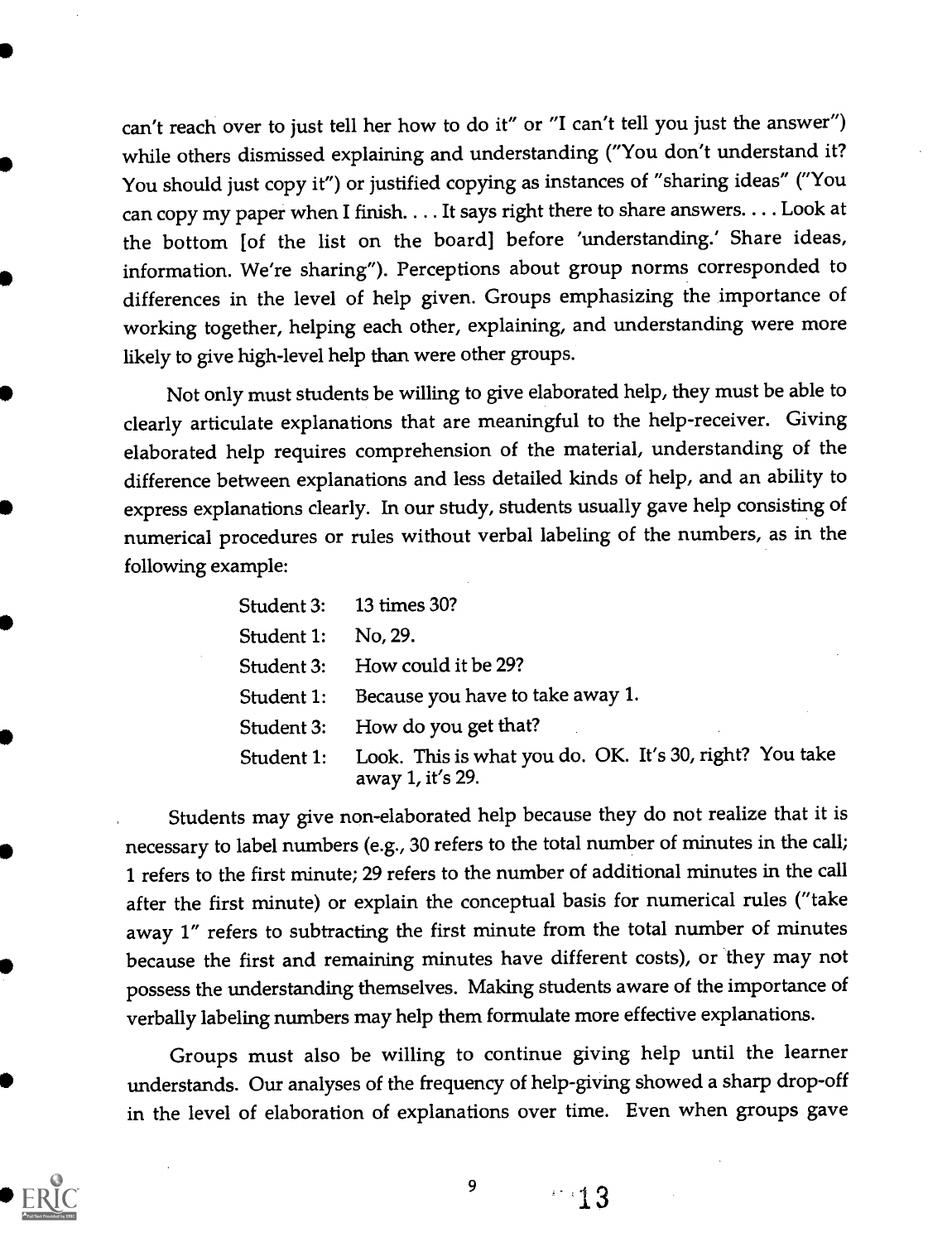elaborated help initially (e.g., describing rationales for the calculations), they gave lower level help as they continued to work on problems (numbers to use or calculations to carry out). And during the course of the same problem, they gave decreasingly elaborated help in response to a student's repeated requests for help. Some groups exhibited frustration at the inability of the target student to understand the explanations given and encouraged students to copy the work instead of continuing to ask for help.

Finally, it is important for students to monitor each other's work and level of understanding even in the absence of questions. In our study, some students made errors that were never detected by other members of the group.

# Responsibilities of the Help-Seeker and Help-Giver to Facilitate Applying the Help Received

## Responsibilities of the Help-Seeker

Of the students who received fairly elaborated help, only about half applied the help they received to try to solve problems for themselves. A critical predictor of applying the help received was students' focus on understanding rather than only obtaining the correct answer. Students who emphasized understanding, as indicated by the kinds of questions they asked ("Why is it 29?"), were much more likely to apply the help they received than were students who did not emphasize understanding. Students who did not emphasize understanding seemed to be aware of their lack of understanding ("I don't know how to do it myself" or "I got stuck here"), but they did not respond, or responded minimally, to the help they received. Most often they seemed to focus on obtaining the correct calculations to write down ("34 times 8? Or do we got to minus 1?"). These students may have believed that (a) understanding was not important, (b) they were not capable of understanding, or (c) the group would not or could not help them understand.

#### Responsibilities of the Help-Giver

As described above, applying the help received is a key process for learning. A major responsibility of help-givers, then, is to provide help-seekers with opportunities to solve the problems by themselves. In many cases, however, groups did not permit learners to try to solve problems without assistance. After providing help, even with an explanation ("Because you got to take away 1"), it was common for groups to immediately start to dictate the numerical procedures ("30 minutes.

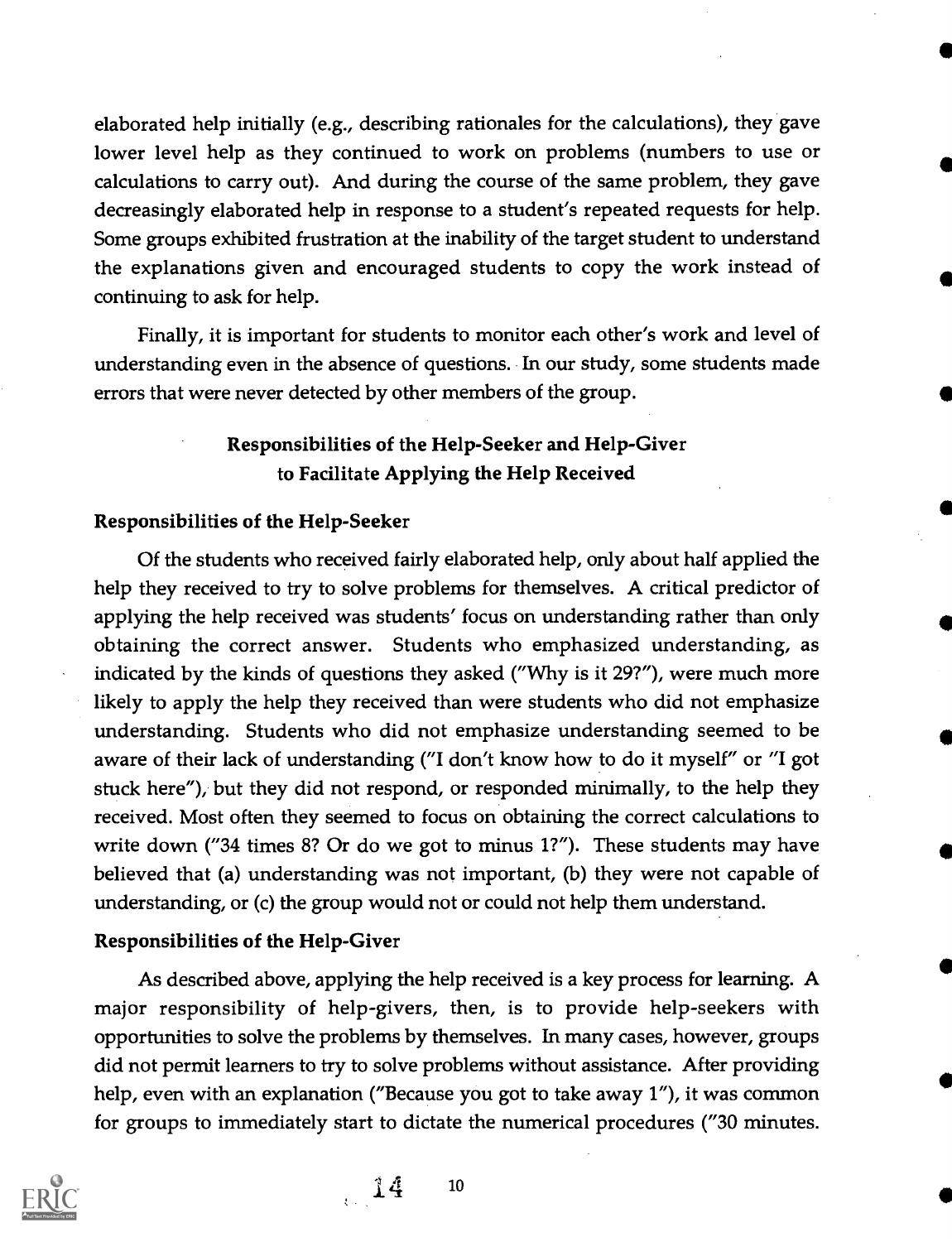So you have to times 13 times 29. And whatever it equals, add with 22") or to encourage students to copy from others' papers ("You should just copy it"). The tendency to "do" the work for others may have resulted from time pressure to complete the allotted number of problems during class time, or from the perception that dictating the numerical procedures was productive helping.

#### Responsibilities of the Teacher

The overarching goal of group work was for students to help each other learn how to solve the mathematics problems. The importance of having students understand how to solve the problems was a recurring and explicit theme in the activities that students carried out during the preparation for group work, in the conduct of group work itself, and in the teacher's instructions to the class. Despite this, our analyses of group work showed that the behavior of individual students, of groups, and even of the teacher often served to undermine this goal. More often than not, students focused on obtaining or giving answers or procedures and saw their task as finished if the group had correct work written down. The teacher did not often check for understanding, often focused on procedures instead of concepts, and seemed satisfied when a student or group gave the correct answer.

Our observations suggest four areas in which the teacher can help promote productive helping in small groups: (a) establishing positive norms for group work, (b) structuring the task in ways that support learning and understanding, (c) modeling desired behaviors, and (d) monitoring group work. First, teachers can establish expectations for group work that support seeking and giving help, providing elaborated help instead of only answers, focusing on understanding concepts instead of memorizing procedures, monitoring one's own and others' understanding, collaborating rather than working independently, and creating a positive group atmosphere that encourages students to contribute and test their understanding. Farivar and Webb (1994a, 1994b; see also Webb & Farivar, 1994) give example classroom charts and activities for teachers to use in the classroom.

Second, teachers can structure the task in ways that support learning and understanding. Making understanding the goal of group work is a key element. For example, requiring students to explain the concepts underlying the mathematical procedures (explaining what each number represents—"29 is the number of minutes in a 30-minute call after the first minute"—and providing verbal labels for numbers and arithmetic operations-"29 minutes times \$0.13, where \$0.13



<sup>11</sup> 15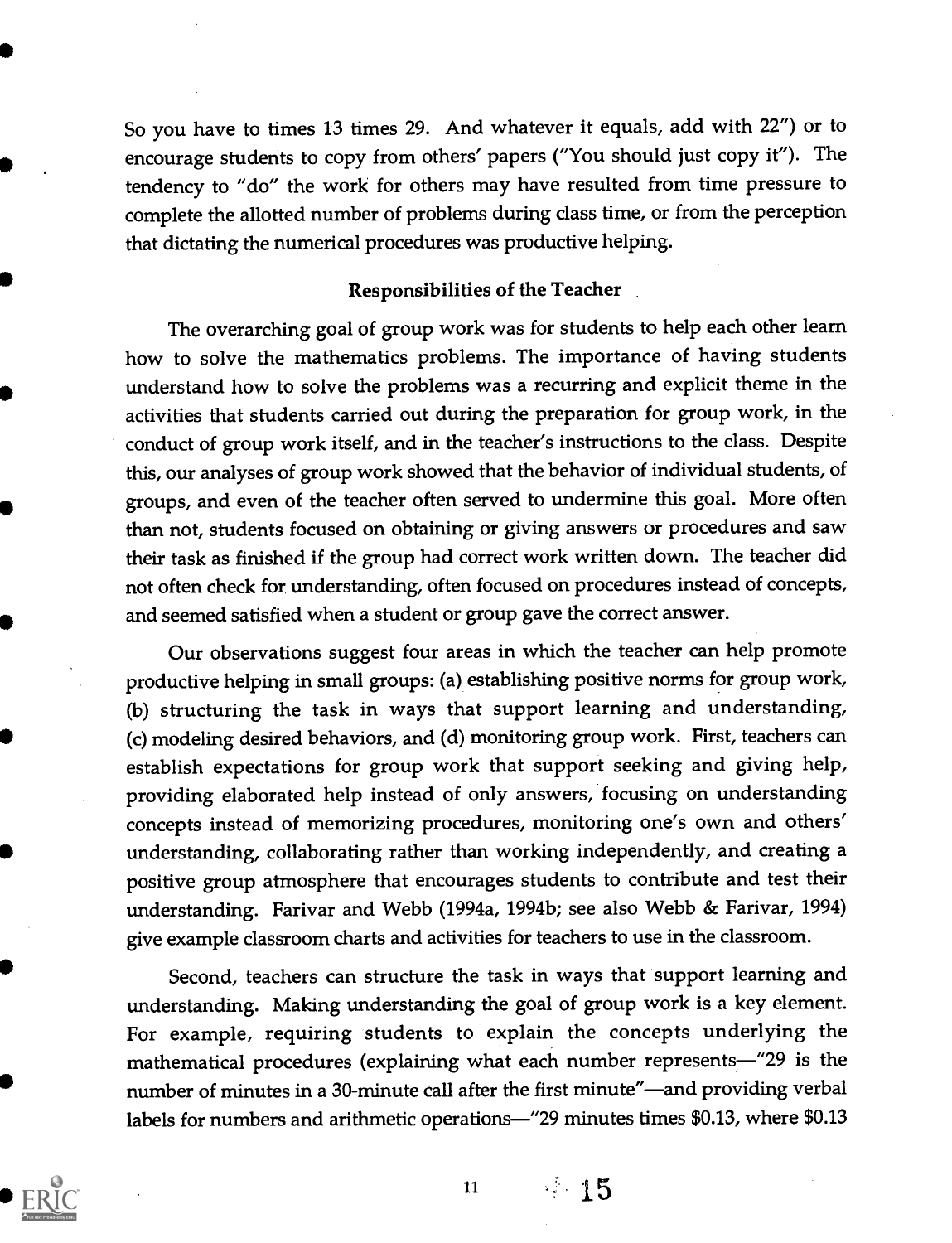is the cost per minute after the first minute") would help students become aware of each other's misconceptions and gaps in understanding. Reducing the pressure to agree on answers may also help reduce the focus on obtaining correct procedures at the expense of understanding. Assigning a small number of problems to be completed during class time and allowing ample time for their completion would help prevent groups from rushing and would allow time for students to monitor each other's understanding and to explain as often as necessary. Eliminating time pressure may also prevent the need for students to copy each other's work simply to complete the assignment. Finally, avoiding group (and possibly individual) rewards based on performance is important. Although group grades have been hypothesized to increase accountability and participation (Johnson, Johnson, & Holubec, 1988; Slavin, 1990), our observations showed that grading groups on the accuracy and completeness of their class work encouraged them to feed calculations and answers to students who did not understand the material, and encouraged those students to copy from others.

Third, teachers should model desired behaviors in their interactions with the whole class and with small groups. Instead of merely correcting errors (such as repeating questions until a student provides the correct answer: "the first one is 19 cents and then what?"; ". . . and then you have to multiply 12 times what?"; "they cost 12 cents each, so how much is that?"), the teacher could explicitly address the misconceptions underlying students' errors, try to discover the basis for them, and provide appropriate explanations. Instead of focusing only on the procedures for solving the problem (what to do), the teacher should also explain the conceptual basis for the procedures—such as explaining the structure of the phone call with separate costs for the first minute and the additional minutes and the resulting need to separate the total number of minutes in the call into two groups of minutes.

Fourth, teachers need to actively monitor group work. At a minimum, teachers should make sure that students work together and do not exclude anyone, are generally cooperative and willing to give help if asked, are willing to seek help from their teammates, and provide explanations instead of answers. Also important, but more difficult, is to monitor the types of explanations given in groups and intervene, when necessary, to redirect group interaction when students copy work from each other, feed each other numbers and answers to write on their papers, and describe numerical procedures and calculations without providing explanations. Recognizing when groups are engaging in different kinds of interaction requires



 $6^{12}$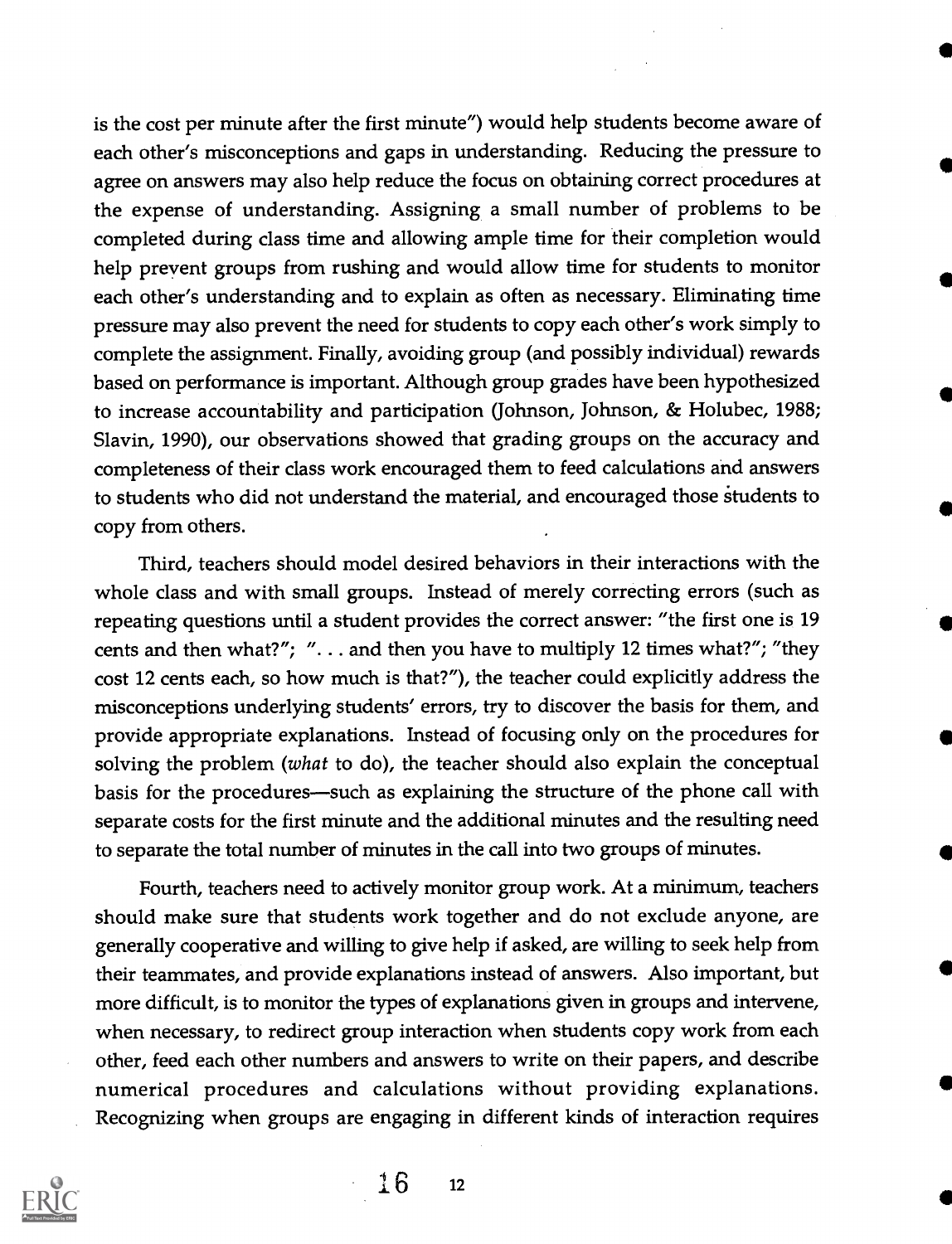teachers to observe groups and listen to their conversations for extended periods of time, a monitoring process much more intensive than determining whether groups are on-task or off-task. It is clear that the teacher's role goes beyond ensuring that groups are on-task; to promote productive helping, the teacher must serve as monitor, modeler, coach, and facilitator of helping behavior that focuses on conceptual understanding.

## Possible Approaches for Promoting Productive Helping Behavior

This paper has described conditions for effective helping in small groups and the responsibilities of students (both in help giving and help seeking) and teachers to bring about helping behavior that is productive for learning. The first step in ensuring that helping is productive is to raise teachers' and students' awareness of their responsibilities. The second and more difficult step is to design instruction and practice activities to enable participants to carry out these responsibilities. As this study showed, students do not automatically engage in productive help-seeking or help-giving behavior, and teachers do not always facilitate the process of productive helping.

## Approaches to Promoting Effective Group Work

A number of approaches for producing effective group interaction have been developed previously; it may be possible to adapt them to promote effective help giving and help seeking both in instructional and assessment contexts. One way of preparing students for effective group work is to give them training in general interpersonal and teamwork skills that are needed for all kinds of collaborative group work. In recognition that members of a group need to know how to communicate effectively with one another, a number of educational researchers have investigated ways of preparing students to work with others. The resulting programs have focused on developing norms for prosocial behavior and specific helping skills. To encourage students to listen to others, allow everyone to participate, and resolve disagreements in constructive ways, many cooperative learning methods involve students carrying out activities that establish norms for cooperative behavior in the classroom and that help students develop and practice communication skills (e.g., Johnson, Johnson, Holubec, & Roy, 1984; Kagan, 1992; Sharan & Sharan, 1976). Some entire programs are built around prosocial development, such as the Child Development Program (Solomon et al., 1985; Solomon, Watson, Schaps, Battistich, & Solomon, 1990). This program strives to



13

 $9 - 17$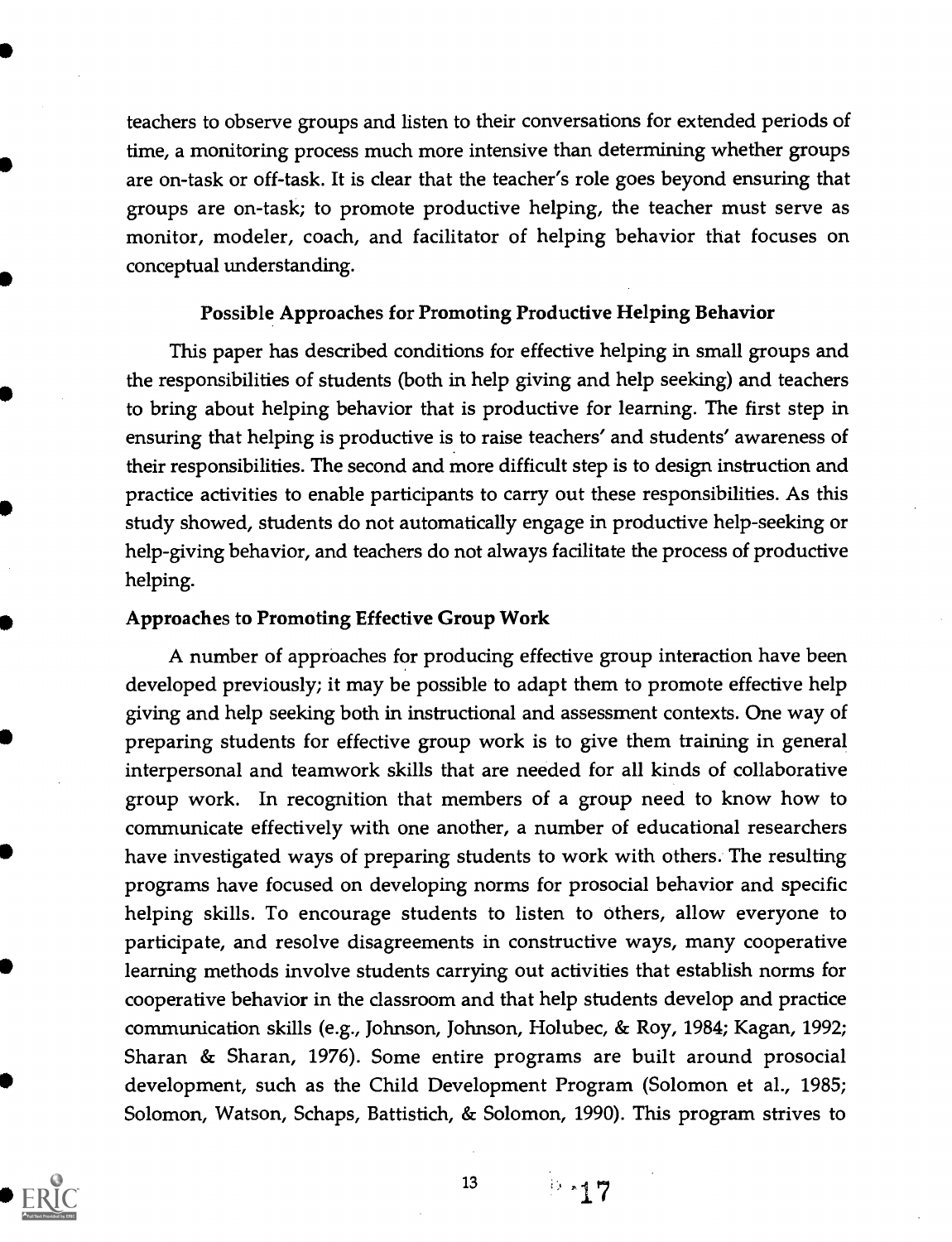promote a cooperative orientation in all classroom activities and designs experiences to help students develop "autonomy, self-direction, community participation, responsible decision making, being helpful to others, learning to understand and appreciate others, and learning to collaborate with others" (Solomon et al., 1990, p. 236).

Cohen, Lotan, and Catanzarite's (1990) adaptation of Finding Out/ Descubrimiento (DeAvila & Duncan, 1980) also helps develop cooperative norms by preparing teachers in methods of classroom management that increase students' ability to help others, listen to them, explain and demonstrate how things work, give others what they need, and ask them questions, and that make students responsible for ensuring that everyone gets needed help.

Kagan's (1992) program of cooperative learning also advocates team building, class building, and development of social skills. To help students develop social skills needed for working with others, like listening, turn taking, helping, praising, polite waiting, encouraging, appreciating, asking for help, staying on task, and resolving conflicts in nonhostile ways, Kagan described roles for students to practice skills, ways of structuring activities to elicit particular social skills, techniques of teacher modeling and reinforcement, and techniques for group reflection and planning.

In the approach of Yackel, Cobb, and Wood (1991; see also Wood & Yackel, 1990), the teacher and students mutually construct norms in the context of formal group work, including sharing, cooperating, achieving consensus about the answer, justifying one's own work, and understanding other students' procedures.

To prevent high-status students from dominating group discussions or lowstatus students from being left out of group work, it may be helpful for students to carry out activities designed to equalize participation of all group members. For example, Elizabeth Cohen and her colleagues (Cohen, 1973; Cohen & Roper, 1972; Cohen, Lockheed, & Lohman, 1976) have developed and tested ways to alter the depressed participation of minority students typically observed in multiracial groups. By manipulating students' expectations of each others' competence, called expectation training, Cohen and colleagues were able to equalize the participation of high-status and low-status students. In their studies, low-status students received special training on academic and nonacademic tasks and then taught high-status students how to do the tasks, thereby changing high-status students' perceptions of the competence of low-status students. When the treatment consisted only of



 $-18$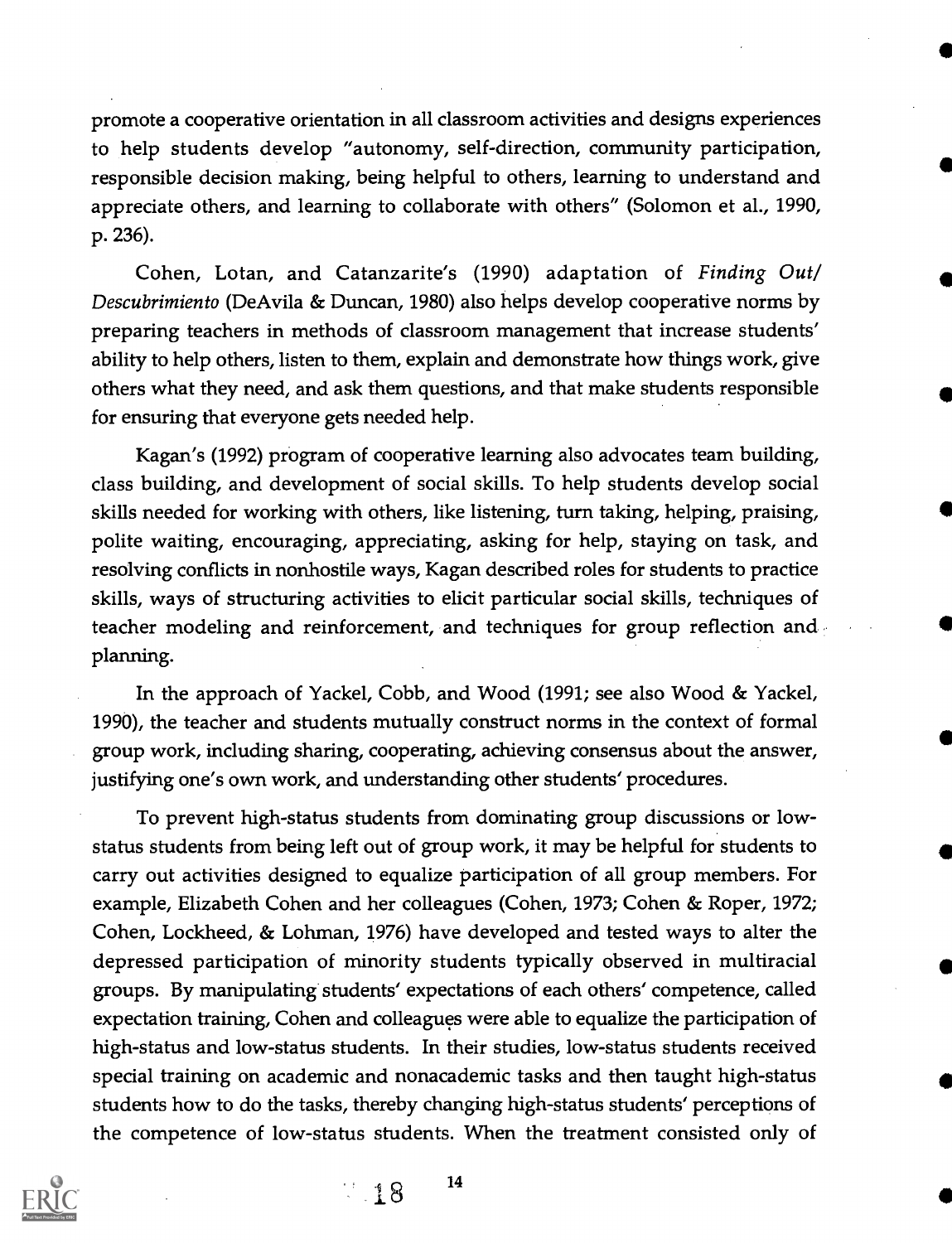increasing the competence of low-status students without also manipulating the high-status students' expectations of low-status students' performance, the usual pattern of high-status dominance in group interaction did not change.

A less expensive and less complicated approach to altering students' expectations of each other's competence is the multi-ability intervention. This approach makes typical status characteristics less salient by making students aware that multiple skills are necessary to do the task, and by convincing students that each person has some abilities but that no single person has all relevant abilities (Cohen, 1994). This approach reduced the tendency of high-status students to dominate group activity in several studies (e.g., Rosenholtz, 1985).

# Approaches to Promoting High-Level Helping in Groups

The approaches to promote high-quality group work described above focus on general themes such as communication skills. Other approaches focus specifically on promoting high-level elaboration (i.e., explaining rather than just providing answers). Farivar and Webb (1994a, 1994b) and Swing and Peterson (1982), for example, taught students explaining skills to improve their ability to teach other students in small groups. Students were given instruction and practice in giving detailed explanations of how to solve problems instead of giving only answers, and asking explicit, direct, and specific questions, shown by other researchers to be more likely to elicit explanations than vague or general questions (Peterson et al., 1984; Webb & Kenderski, 1985; Wilkinson, 1985; Wilkinson & Spinelli, 1983).

Another way of managing and facilitating group work, and a very popular one, is to assign students different management roles, each with different prescribed behavior (e.g., the "gatekeeper," who equalizes participation in the group; Kagan, 1992). Some roles require students to engage in behavior hypothesized to influence learning directly, such as summarizing and active listening. Alternately called the "learning leader" (Yager, Johnson, & Johnson, 1985) and the "recaller" (Hythecker, Dansereau, & Rocklin, 1988), the summarizer summarizes the main points of the material. To encourage active processing of material by the non-summarizing students, the "learning listener" or "listener/facilitator" is responsible for detecting errors and omissions in the summary and must ask questions of the summarizer to help clarify the material. In some cooperative learning methods, the summarizer and listener roles have been incorporated into a complex script for cooperative work (Hythecker et al., 1988; Rocklin et al., 1985).



15

19

 $\frac{1}{2}$  ,  $\frac{1}{2}$  ,  $\frac{1}{2}$  ,  $\frac{1}{2}$  ,  $\frac{1}{2}$  ,  $\frac{1}{2}$  ,  $\frac{1}{2}$  ,  $\frac{1}{2}$  ,  $\frac{1}{2}$  ,  $\frac{1}{2}$  ,  $\frac{1}{2}$  ,  $\frac{1}{2}$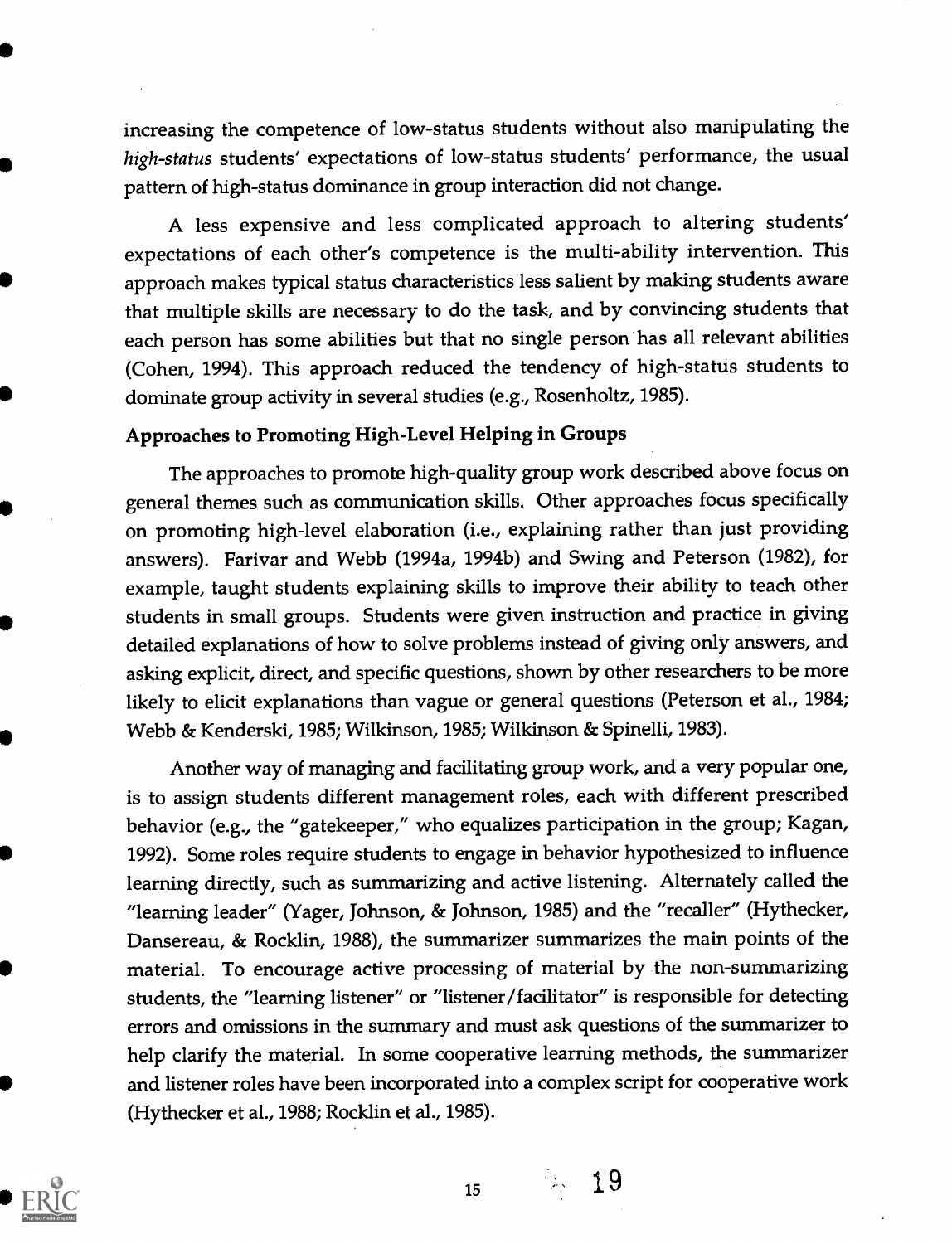A third approach, called reciprocal questioning methods, requires students to ask each other thought-provoking questions about the material in order to promote elaborated discussion and explanation of ideas (e.g., Fantuzzo, Riggio, Connelly, & Dimeff, 1989; King, 1989, 1990, 1992). Because different students bring different perspectives to bear on the material, the questions generated in a group and the explanations offered in response can expose students to new insights into the material. Answering each other's questions can encourage students to recognize their own misconceptions and gaps in understanding, recognize different viewpoints, seek new information to clarify what puzzles them and to resolve disagreements and differences with others, and reconceptualize and reorganize information to justify their responses or make them clearer to others. And because they know that other students may evaluate what they say, students may work harder to ask better questions and give more thoughtful answers. These processes in turn may increase their understanding and recall of the material.

Refining reciprocal questioning for use in a tutoring setting, King (1999) developed a method called "ASK to THINK—TELL WHY" to assign roles to tutor and tutee. Tutors only ask questions, typically high-level questions designed for indepth thinking. Tutees explain, rather than merely describe, their thinking but do not ask questions. In explaining their thinking, tutees are trained to focus on telling why and how instead of telling what. This requirement may help tutors and tutees focus on conceptual understanding rather than procedural knowledge.

Still other researchers have given students specific prompts to encourage them to give elaborated explanations of scientific information and observations in collaborative small groups. Instead of having students ask each other questions to elicit elaboration, these researchers gave students guidelines to use when formulating their own explanations (e.g., comparing one's answer or perspective with someone else's), as well as when responding to others (Coleman, 1992; Palincsar, Anderson, & David, 1993).

These methods can be adapted for use in both instructional and assessment contexts that involve group collaboration. With training and practice, it should be possible for students in a variety of collaborative settings to engage in productive helping behavior to maximize learning.

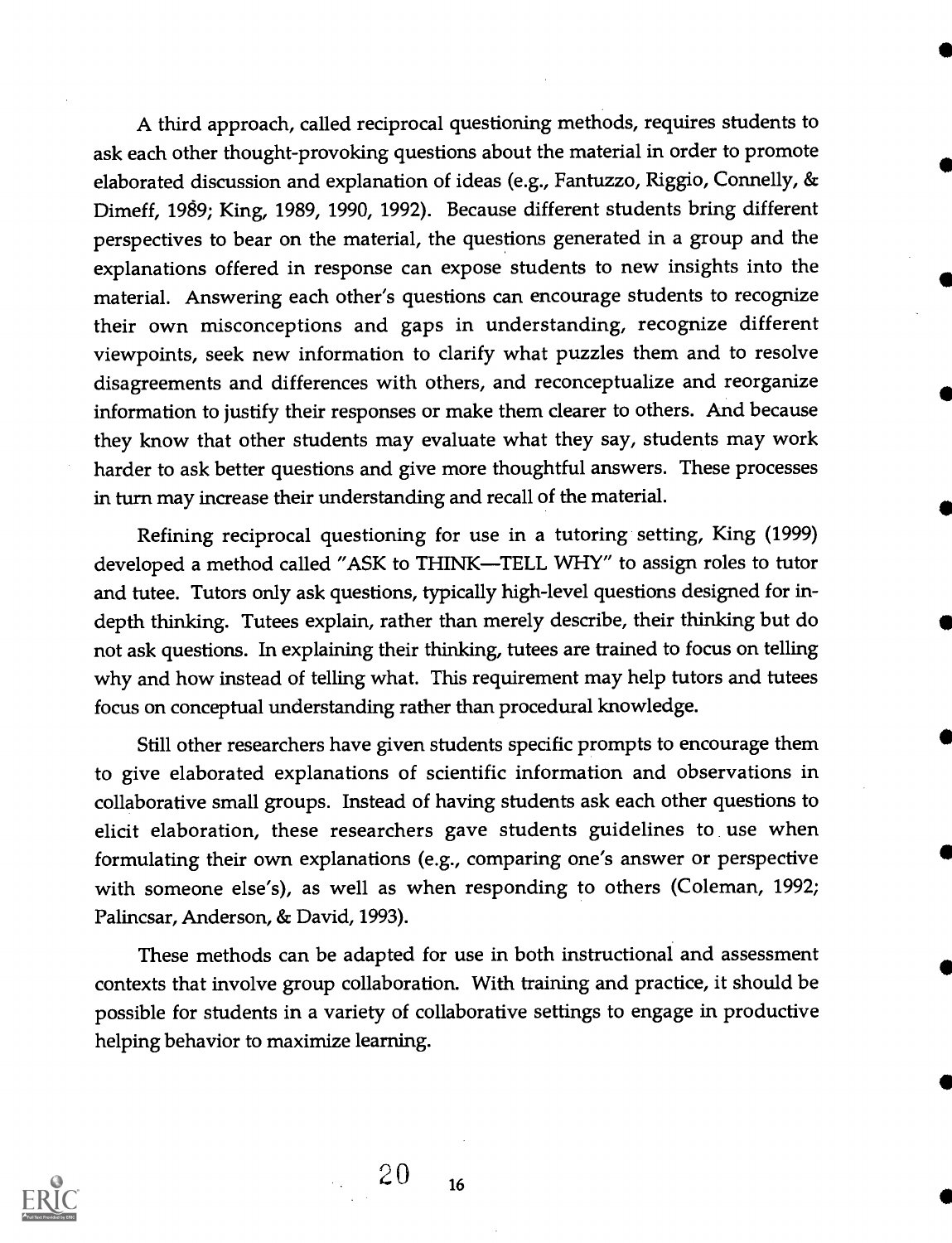#### References

- Awbrey, M. (1992, September). History-social science group assessment in California (High school level). Paper presented at the annual conference of the Center for Research on Evaluation, Standards, and Student Testing. "What Works in Performance Assessment," University of California, Los Angeles.
- Bargh, J. A., & Schul, Y. (1980). On the cognitive benefit of teaching. Journal of Educational Psychology, 72,593-604.
- Baron, J. B. (1994, April). Using multi-dimensionality to capture verisimilitude: Criterionreferenced performance-based assessments and the ooze factor. Paper presented at the annual meeting of the American Educational Research Association, New Orleans.
- Bartlett, L. D. (1992). Students successfully grapple with lessons of history in innovative group performance tasks. Social Education, 56,101-102.
- Bearison, D. J., Magzamen, S., & Filardo, E. K. (1986). Socio-cognitive conflict and cognitive growth in young children. Merrill-Palmer Quarterly, 32(1), 51-72.
- Brown, A. L., & Palincsar, A. S. (1989). Guided, cooperative learning and individual knowledge acquisition. In L. B. Resnick (Ed.), Knowing, learning, and instruction: Essays in honor of Robert Glaser (pp. 393-451). Hillsdale, NJ: Lawrence Erlbaum Associates.
- Chi, M. T. H., & Bassock, M. (1989). Learning from examples via self-explanations. In L. B. Resnick (Ed.), Knowing, learning, and instruction: Essays in honor of Robert Glaser (pp. 251-282). Hillsdale, NJ: Lawrence Erlbaum Associates.
- Chi, M. T. H., Bassock, M., Lewis, M., Reimann, P. & Glaser, R. (1989). Selfexplanations: How students study and use examples in learning to solve problems. Cognitive Science, 13,145-182.
- Cohen, E. G. (1973). Modifying the effects of social structure. American Behavioral Scientist, 16,861-879.
- Cohen, E. G. (1994). Restructuring the classroom: Conditions for productive small groups. Review of Educational Research, 64, 1-36.

Cohen, E. G., Lockheed, M. E., & Lohman, M. R. (1976). The center for interracial cooperation: A field experiment. Sociology of Education, 59,47-58.

Cohen, E. G., Lotan, R., & Catanzarite, L. (1990). Treating status problems in the cooperative classroom. In S. Sharan (Ed.), Cooperative learning: Theory and research (pp. 203-230). New York: Praeger.

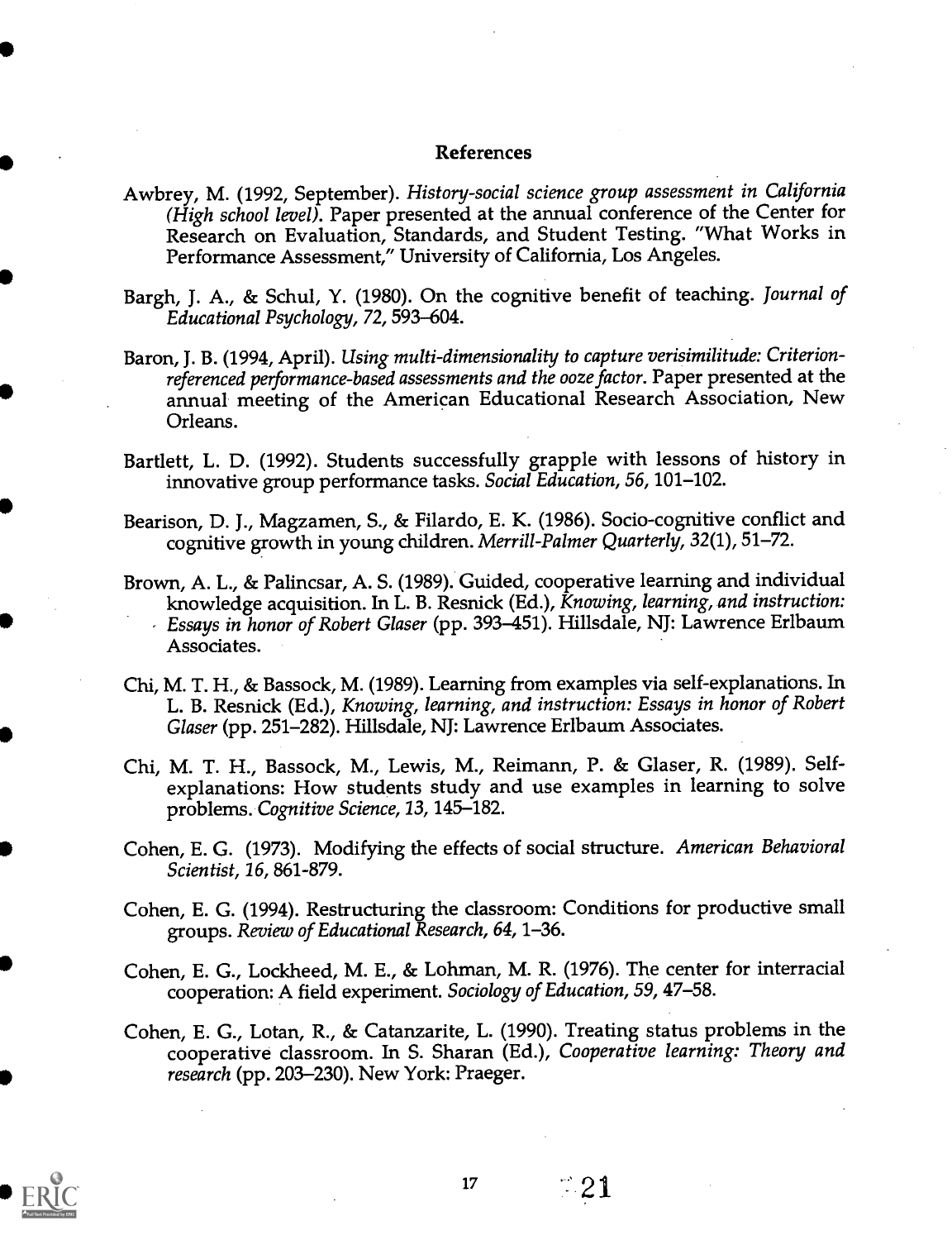- Cohen, E. G., & Roper, S. (1972). Modification of interracial interaction disability: An application of status characteristics theory. American Sociological Review, 37, 643-657.
- Coleman, E. B. (1992). Facilitating conceptual understanding in science: A collaborative explanation-based approach. Unpublished doctoral dissertation, University of Toronto.
- Connecticut State Board of Education. (1987). Common core of learning. Hartford, CT: Connecticut State Board of Education.
- Connecticut State Board of Education. (1996). Connecticut Academic Performance Test. Hartford, CT: Connecticut State Board of Education.
- DeAvila, E. A., & Duncan, S. E. (1980). Finding out/Descubrimiento. Corte Madera, CA: Linguametrics Group.
- Fall, J. R., Webb, N. M., & Chudowsky, N. (2000). Group discussion and large-scale language arts assessment: Effects on students' comprehension. American Educational Research Journal, 37, 911-942.
- Fantuzzo, J. W., Riggio, R. E., Connelly, S., & Dimeff, L. A. (1989). Effects of reciprocal peer tutoring on academic achievement and psychological adjustment: A component analysis. Journal of Educational Psychology, 81, 173-177.
- Farivar, S. H., & Webb, N. M. (1994a). Are your students prepared for group work? Middle School Journal, 25, 51-54.
- Farivar, S. H., & Webb, N. M. (1994b). Helping and getting help—essential skills for effective group problem solving. Arithmetic Teacher, 41, 521-525.

41

- Hythecker, V. I., Dansereau, D. F., & Rocklin, T. R. (1988). An analysis of the processes influencing the structured dyadic learning environment. Educational Psychologist, 23, 23-27.
- Johnson, D. W., Johnson, R. T., & Holubec, E. J. (1988). Cooperation in the classroom (rev. ed.). Edina, MN: Interaction Book Co.
- Johnson, D. W., Johnson, R. T., Holubec, E. J., & Roy, P. (1984). Circles of learning. Alexandria, VA: Association for Supervision and Curriculum Development.
- Kagan, S. (1992). Cooperative learning. San Juan Capistrano, CA: Resources for Teachers. (Available from Resources for Teachers, 27128 Paseo Espada, Suite 622, San Juan Capistrano, CA, 92675)
- Kansas State Board of Education. (1993). Kansas curricular standards for science. Topeka, KS: Author.



18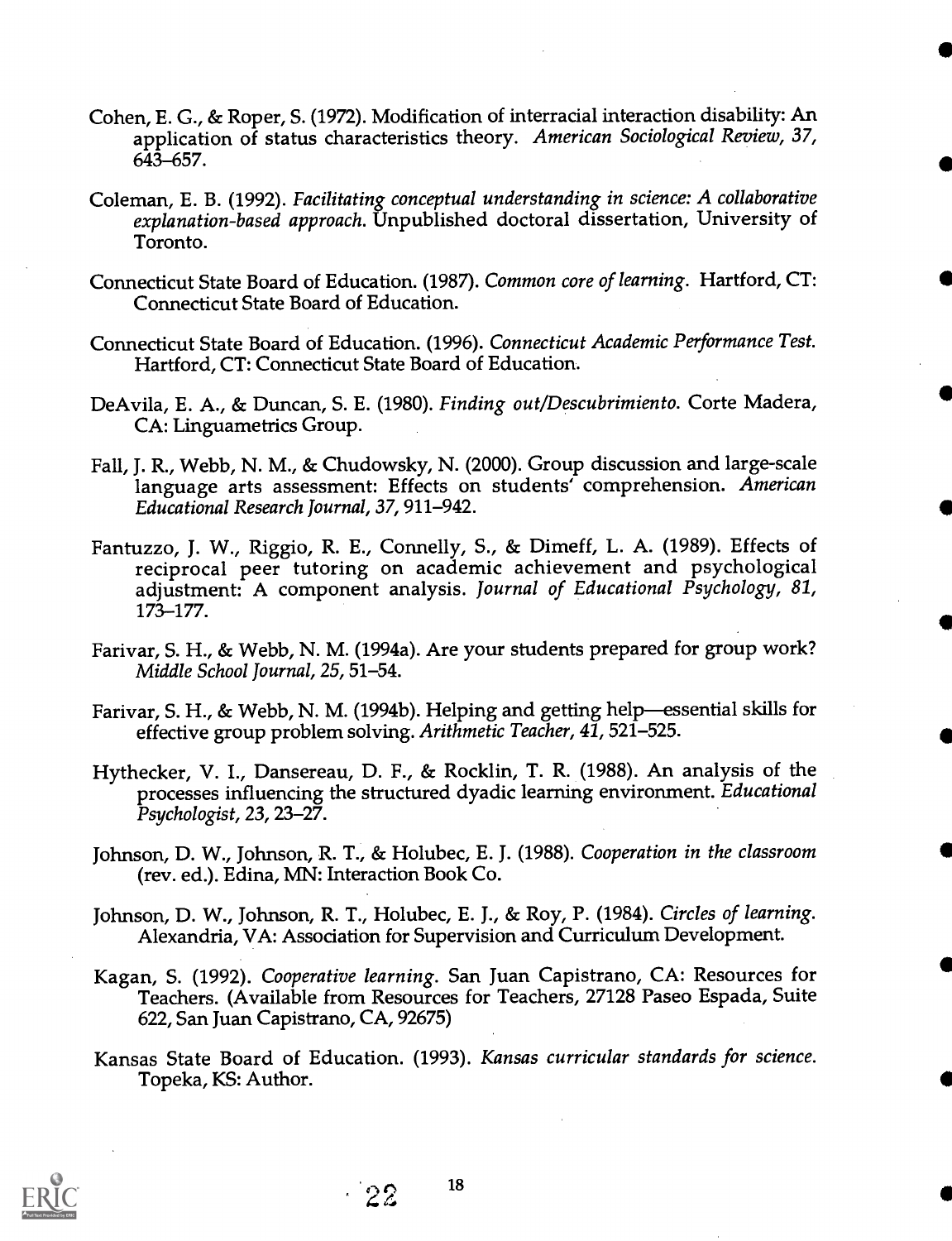- King, A. (1989). Effects of self-questioning training on college students' comprehension of lectures. Contemporary Educational Psychology, 14, 366-381.
- King, A. (1990). Enhancing peer interaction and learning in the classroom through reciprocal questioning. American Educational Research Journal, 27,664-687.
- King, A. (1992). Facilitating elaborative learning through guided student-generated questioning. Educational Psychologist, 27, 111-126.
- King, A. (1999). Discourse patterns for mediating peer learning. In A. M. O'Donnell & A. King (Eds.), Cognitive perspectives on peer learning (pp. 87-116). Mahwah, NI: Lawrence Erlbaum Associates.
- Lomask, M., Baron, J., Greigh, J., & Harrison, C. (1992, March). ConnMap: Connecticut's use of concept mapping to assess the structure of students' knowledge of science. Symposium presented at the meeting of the National Association of Research in Science Teaching, Cambridge, MA.
- Maryland State Department of Education. (1994). Maryland School Performance Assessment Program: Public release tasks. Baltimore, MD: Author.
- Mastergeorge, A., Webb, N. M., Roc, C., & Baure, G. (2000, April). Understanding collaborative learning environments: The development of students' mathematical thinking. Paper presented at the annual meeting of the American Educational Research Association, New Orleans.
- Mathematical Sciences Education Board, National Research Council. (1993). Measuring up: Prototypes for mathematics assessment. Washington, DC: National Academy Press.
- Mayer, R. E. (1984). Aids to prose comprehension. Educational Psychologist, 19,30-42.
- Nelson-Le Gall, S. (1981). Help-seeking: An understudied problem-solving skill in children. Developmental Review, 1, 224-246.
- Nelson-Le Gall, S. (1985). Help-seeking behavior in learning. In E. V. Gordon (Ed.), Review of research in education (Vol. 12, pp. 55-90). Washington, DC: American Educational Research Association.
- Nelson-Le Gall, S. (1992). Children's instrumental help-seeking: Its role in social acquisition and construction of knowledge. In R. Hertz-Lazarowitz & N. Miller (Eds.), Interaction in cooperative groups: The theoretical anatomy of group learning (pp. 49-70). Cambridge: Cambridge University Press.
- Nelson-Le Gall, S., Gumerman, R. A., & Scott-Jones, D. (1983). Instrumental helpseeking and everyday problem-solving: A developmental perspective. New directions in helping (Vol. 2, pp. 265-283). New York: Academic Press.
- Neuberger, W. (1993, September). Making group assessments fair measures of students' abilities. Paper presented at the annual conference of the Center for Research on

 $\sim$  23

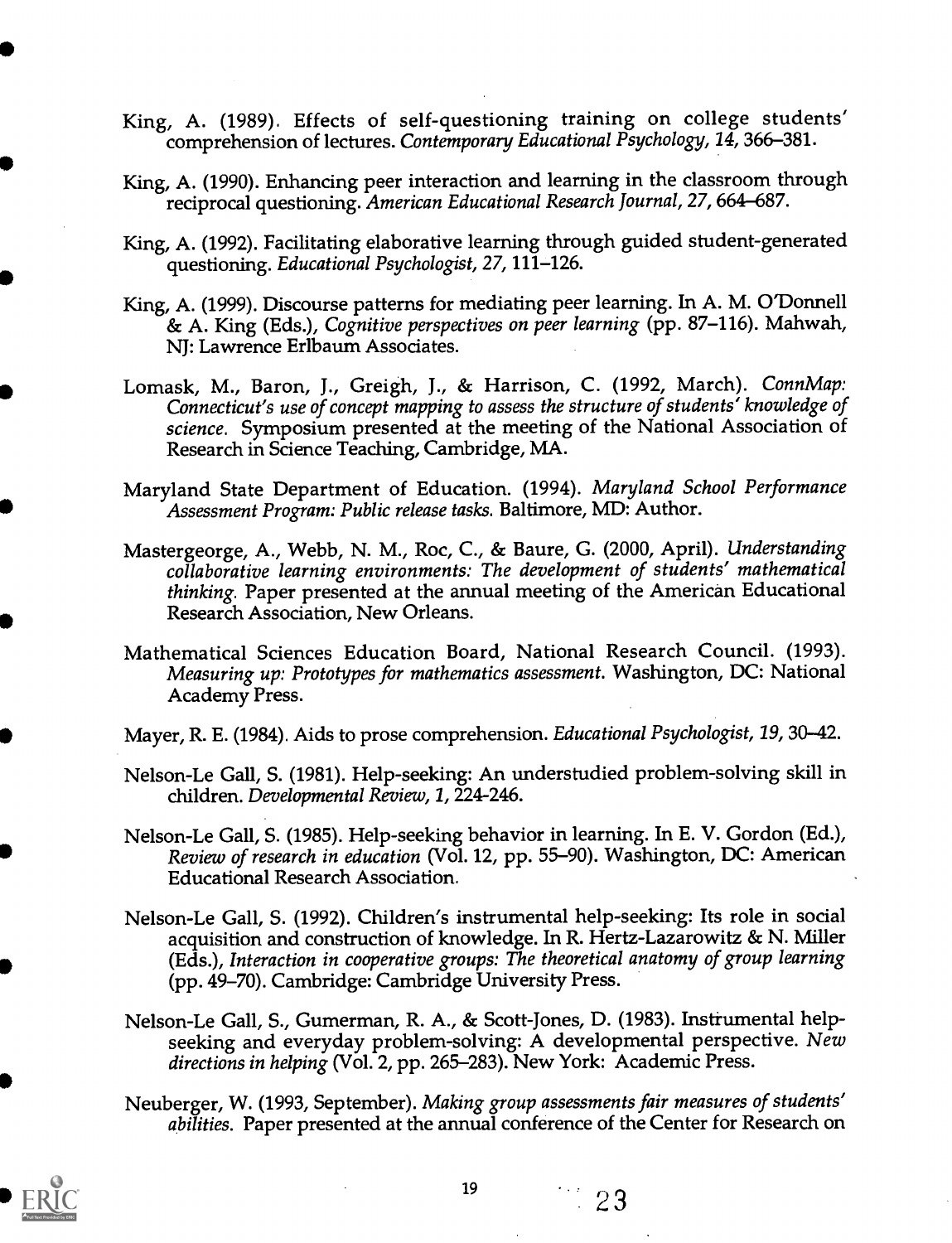Evaluation, Standards, and Student Testing, "Assessment Questions: Equity Answers," University of California, Los Angeles.

- Noddings, N. (1985). Small groups as a setting for research on mathematical problem solving. In E. A. Silver (Ed.), Teaching and learning mathematical problem solving (pp. 345-360). Hillsdale, NJ: Lawrence Erlbaum Associates.
- Palincsar, A. S., Anderson, C., & David, Y. M. (1993). Pursuing scientific literacy in the middle grades through collaborative problem solving. The Elementary School Journal, 93,643-658.
- Pandey, T. (1991). A sampler of mathematics assessment. Sacramento, CA: California Department of Education.
- Peterson, P. L., Wilkinson, L. C., Spinelli, F., & Swing, S. R. (1984). Merging the process-product and the sociolinguistic paradigms: Research on small-group process. In P. L. Peterson, L. C. Wilkinson, & M. Hallinan (Eds.), The social context of instruction (pp. 126-152). Orlando, FL: Academic Press.
- Rocklin, T., O'Donnell, A., Dansereau, D. F., Lambiotte, J. G., Hythecker, V., & Larson, C. (1985). Training learning strategies with computer-aided cooperative learning. Computers and Education, 9, 67-71.
- Rosenholtz, S. J. (1985). Modifying status expectations in the traditional classroom. In J. Berger & M. Zelditch (Eds.), Status, rewards, and influence (pp. 445-470). San Francisco, CA: Jossey-Bass.
- Saner, H., McCaffrey, D., Stecher, B., Klein, S., & Bell, R. (1994). The effects of working in pairs in science performance assessments. Educational Assessment, 2, 325-338.
- Sharan, S., & Sharan, Y. (1976). Small-group teaching. Englewood Cliffs, NJ: Educational Technology Publications.
- Shavelson, R. J., & Baxter, G. P. (1992). What we've learned about assessing handson science. Educational Leadership, 49(8), 20-25.
- Shavelson, R. J., Webb, N. M., Stasz, C., & McArthur, D. (1988). In R. Charles & E. Silver (Eds.), Teaching and assessing mathematical problem-solving: A research agenda (pp. 203-231). Hillsdale, NJ: Lawrence Erlbaum Associates.
- Slavin, R. E. (1990). Cooperative learning: Theory, research, and practice. Englewood Cliffs, NJ: Prentice-Hall.
- Solomon, D., Watson, M., Battistich, V., Schaps, E., Tuck, P., Solomon, J., et al. (1985). A program to promote interpersonal consideration and cooperation in children. In R. Slavin, S. Sharan, S. Kagan, R. Hertz-Lazarowitz, C. Webb, & R. Schmuck (Eds.), Learning to cooperate, cooperating to learn (pp. 371-402). New York: Plenum.

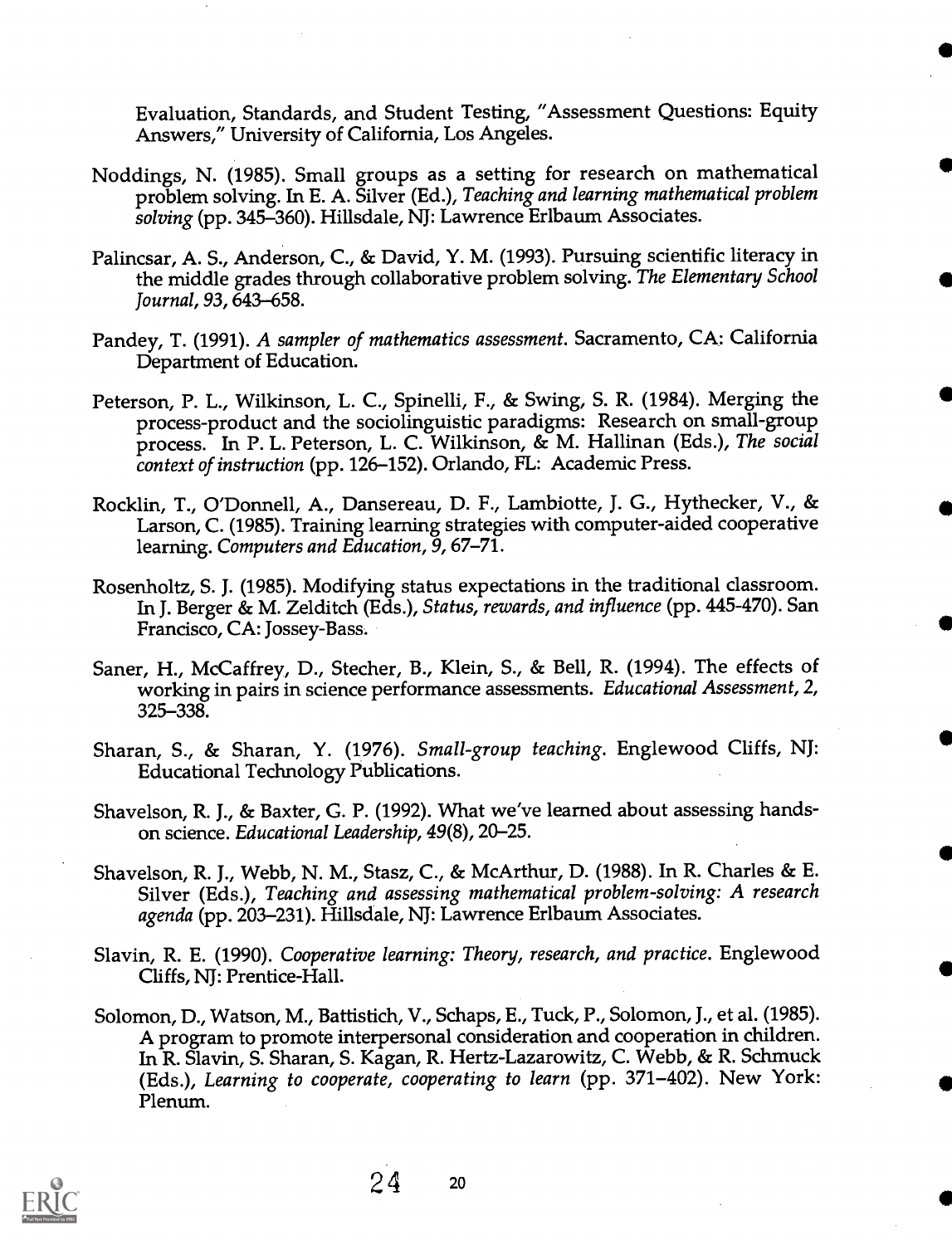- Solomon, D., Watson, M., Schaps, E., Battistich, V., & Solomon, J. (1990). Cooperative learning as part of a comprehensive classroom program designed to promote prosocial development. In S. Sharan (Ed.), Cooperative learning: Theory and research (pp. 231–260). New York: Praeger.
- Swing, S. R., & Peterson, P. L. (1982). The relationship of student ability and smallgroup interaction to student achievement. American Educational Research Journal, 19,259-274.
- Webb, N. M. (1989). Peer interaction and learning in small groups. International Journal of Educational Research, 13, 21–40.
- Webb, N. M., & Farivar, S. (1994). Promoting helping behavior in cooperative small groups in middle school mathematics. American Educational Research Journal, 31, 369-395.
- Webb, N. M., & Farivar, S. (1999). Developing productive group interaction in middle school mathematics. In A. M. O'Donnell & A. King (Eds.), Cognitive perspectives on peer learning (pp. 117-149). Mahwah, NJ: Lawrence Erlbaum Associates.
- Webb, N. M., & Kenderski, C. M. (1984). Student interaction and learning in small group and whole class settings. In P. L. Peterson, L. C. Wilkinson, & M. Hallinan (Eds.); The social context of instruction: Group organization and group processes (pp. 153-170). New York: Academic Press.
- Webb, N. M., & Kenderski, C. M. (1985). Gender differences in small group interaction and achievement in high-achieving and low-achieving classrooms. In L. C. Wilkinson & C. B. Marrett (Eds.), Gender influences in classroom interaction (pp. 209-226). Orlando, FL: Academic Press.
- Webb, N. M., Nemer, K., Chizhik, A., & Sugrue, B. (1998). Equity issues in collaborative group assessment: Group composition and performance. American Educational Research Journal, 35,607-651.
- Webb, N. M., & Palincsar, A. S. (1996). Group processes in the classroom. In D. Berliner & R. Calfee (Eds.), Handbook of educational psychology (pp. 841-873). New York: Macmillan.
- Webb, N. M., Troper, J. D., & Fall, R. (1995). Constructive activity and learning in collaborative small groups. Journal of Educational Psychology, 87, 406-423.
- Wilkinson, L. C. (1985). Communication in all-student mathematics groups. Theory Into Practice, 24, 8-13.
- Wilkinson, L. C., & Calculator, S. (1982a). Effective speakers: Students' use of language to request and obtain information and action in the classroom. In L. C. Wilkinson (Ed.), Communicating in the classroom (pp. 85-99). New York: Academic Press.



 $\gg 25$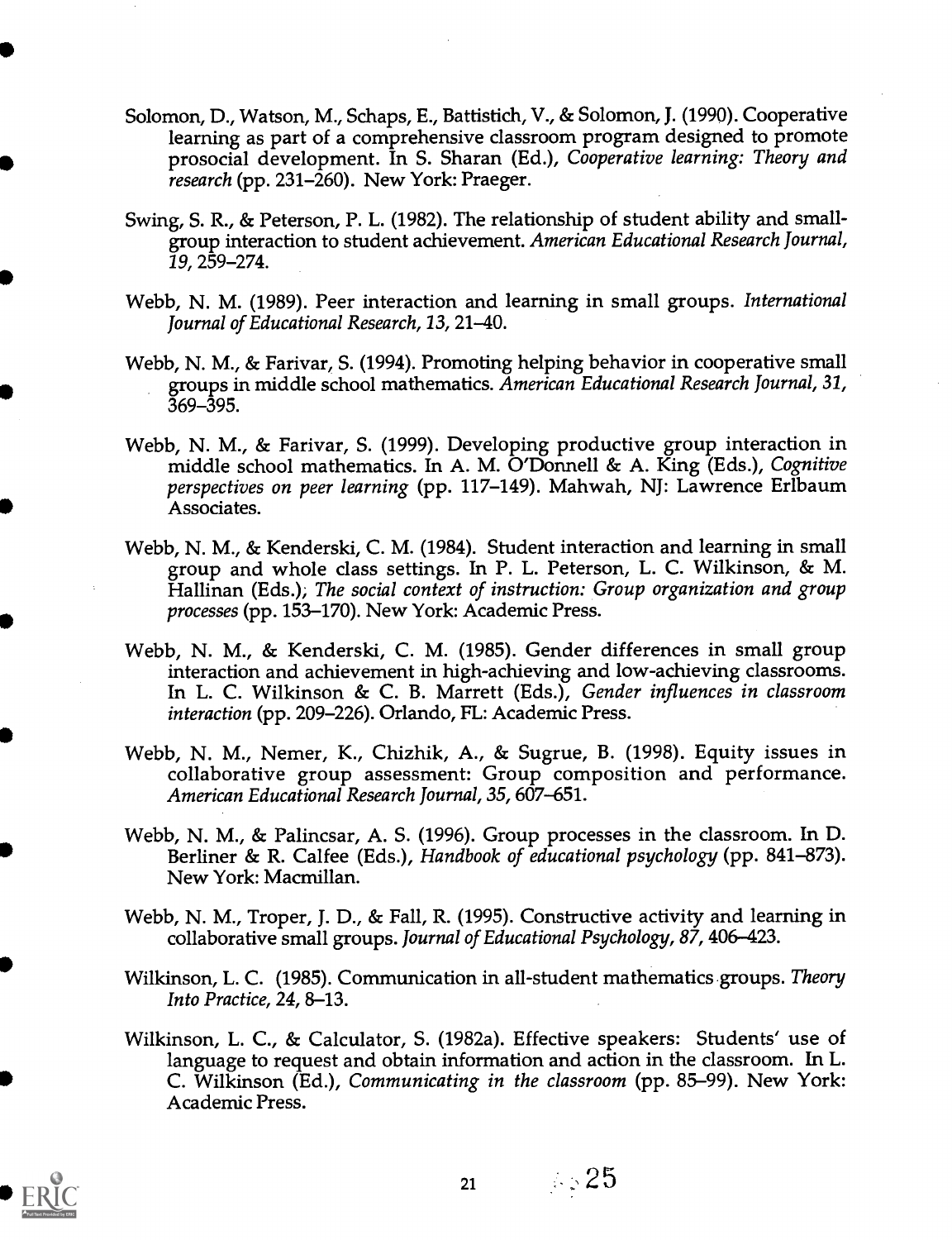- Wilkinson, L. C., & Calculator, S. (1982b). Requests and responses in peer-directed reading groups. American Educational Research Journal, 19, 107-120.
- Wilkinson, L. C., & Spinelli, F. (1983). Using requests effectively in peer-directed instructional groups. American Educational Research Journal, 20, 479-502.
- Wise, N., & Behuniak, P. (1993, April). Collaboration in student assessment. Paper presented at the annual meeting of the American Educational Research Association, Atlanta, GA.
- Wittrock, M. C. (1990). Generative processes of comprehension. Educational Psychologist, 24, 345-376.
- Wood, T., & Yackel, E. (1990). The development of collaborative dialogue within small group interactions. In L. P. Steffe & T. Wood (Eds.), Transforming early childhood mathematics education: An international perspective (pp. 244-252). Hillsdale, NJ: Lawrence Erlbaum Associates.
- Yackel, E., Cobb, P., & Wood, T. (1991). Small-group interactions as a source of learning opportunities in second-grade mathematics. Journal for Research in Mathematics Education, 22, 390-408.
- Yager,. S., Johnson, D. W., & Johnson, R. T. (1985). Oral discussion, group-toindividual transfer, and achievement in cooperative learning groups. Journal of Educational Psychology, 77, 60-66.

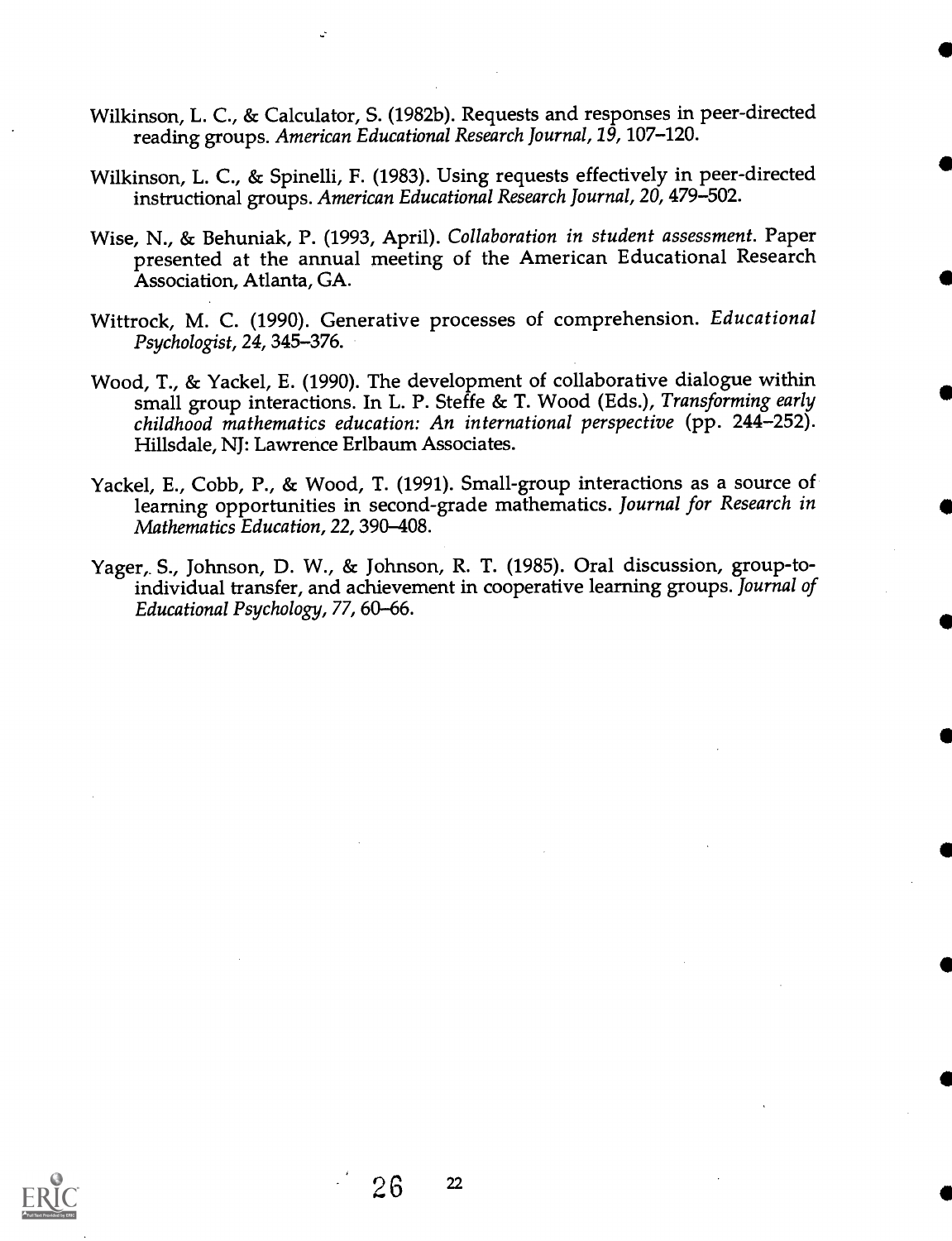

















UCLA Graduate School of Education & Information Studies

 $\overline{27}$